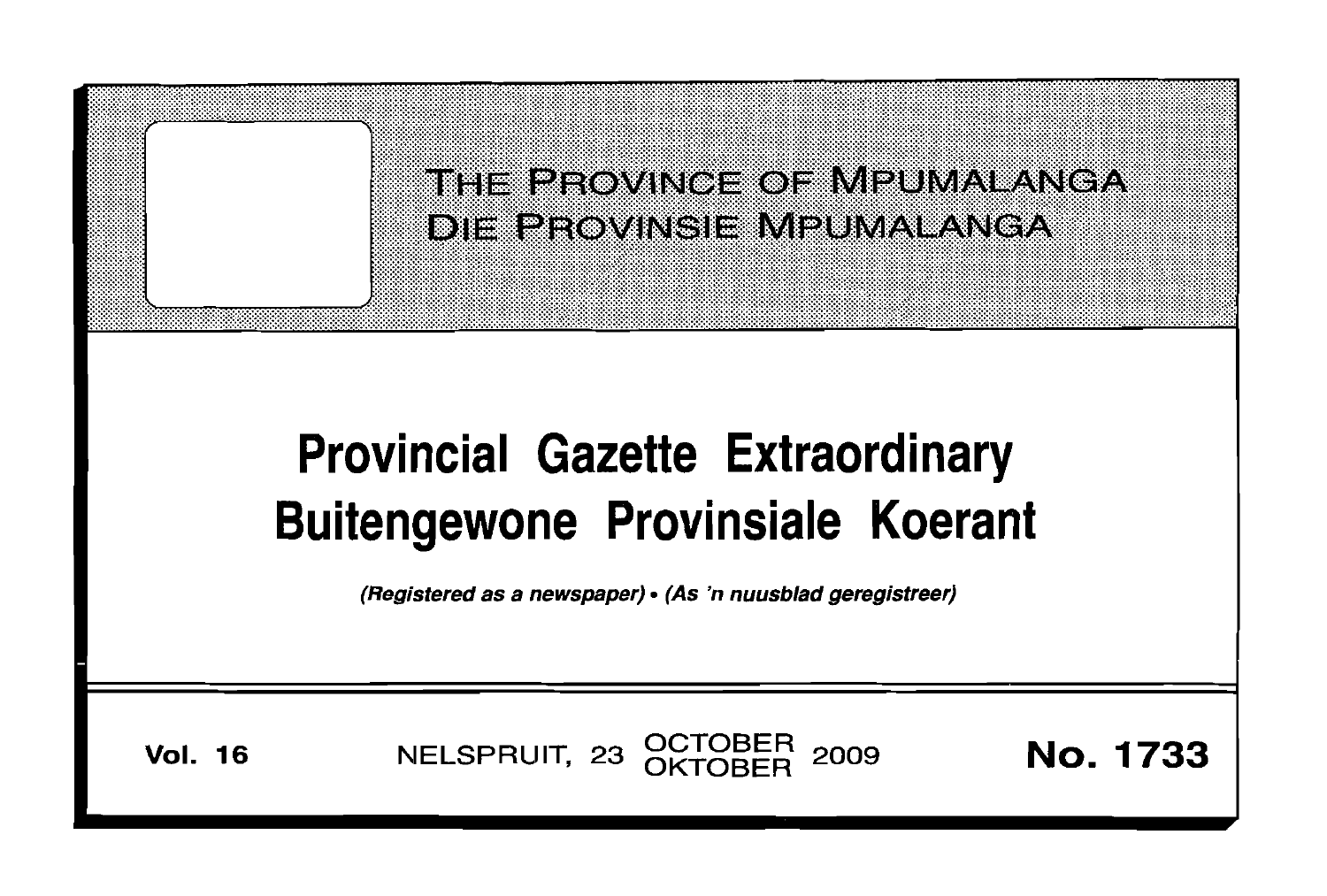| <b>CONTENTS · INHOUD</b> |  |
|--------------------------|--|
|--------------------------|--|

| ÷ | M<br>× | ۰. |
|---|--------|----|

| No. |                                                                                                                      | Page<br>No. | Gazette<br>No. |
|-----|----------------------------------------------------------------------------------------------------------------------|-------------|----------------|
|     | <b>GENERAL NOTICE</b>                                                                                                |             |                |
|     | 345 National Health Act (61/2003): Amended hospital fees in respect of public health facilities in the province: For |             | 733            |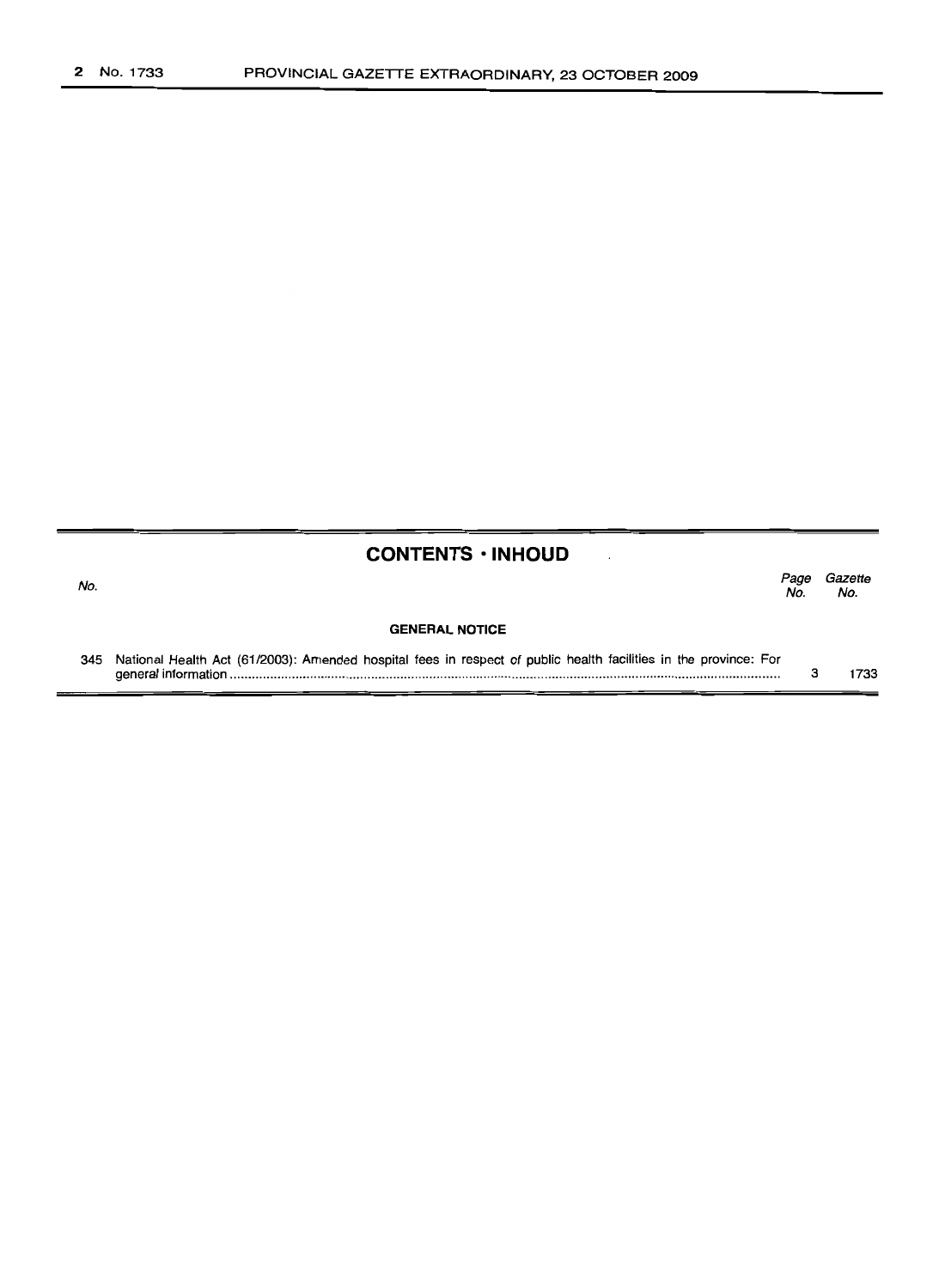# GENERAL NOTICE

#### NOTICE 345 OF 2009

NOTICE IN TERMS OF SECTION 41(1) (C) OF THE NATIONAL HEALTH ACT, 2003 (ACT 61 OF 2003)

THE MPUMALANGA PROVINCE'S AMENDED HOSPITAL FEES MANUAL IN SCHEDULE HERETO, IS PUBLISHED FOR GENERAL INFORMATION IN RESPECT OF PUBLIC HEALTH FACILITIES IN THE PROVINCE.

THE AMENDMENT IS IN RESPECT OF THE HOSPITAL FEES MANUAL PUBLISHED IN PROVINCIAL GAZETrE EXTRAORDINARY NO.1572 DATED 28<sup>TH</sup> AUGUST 2008.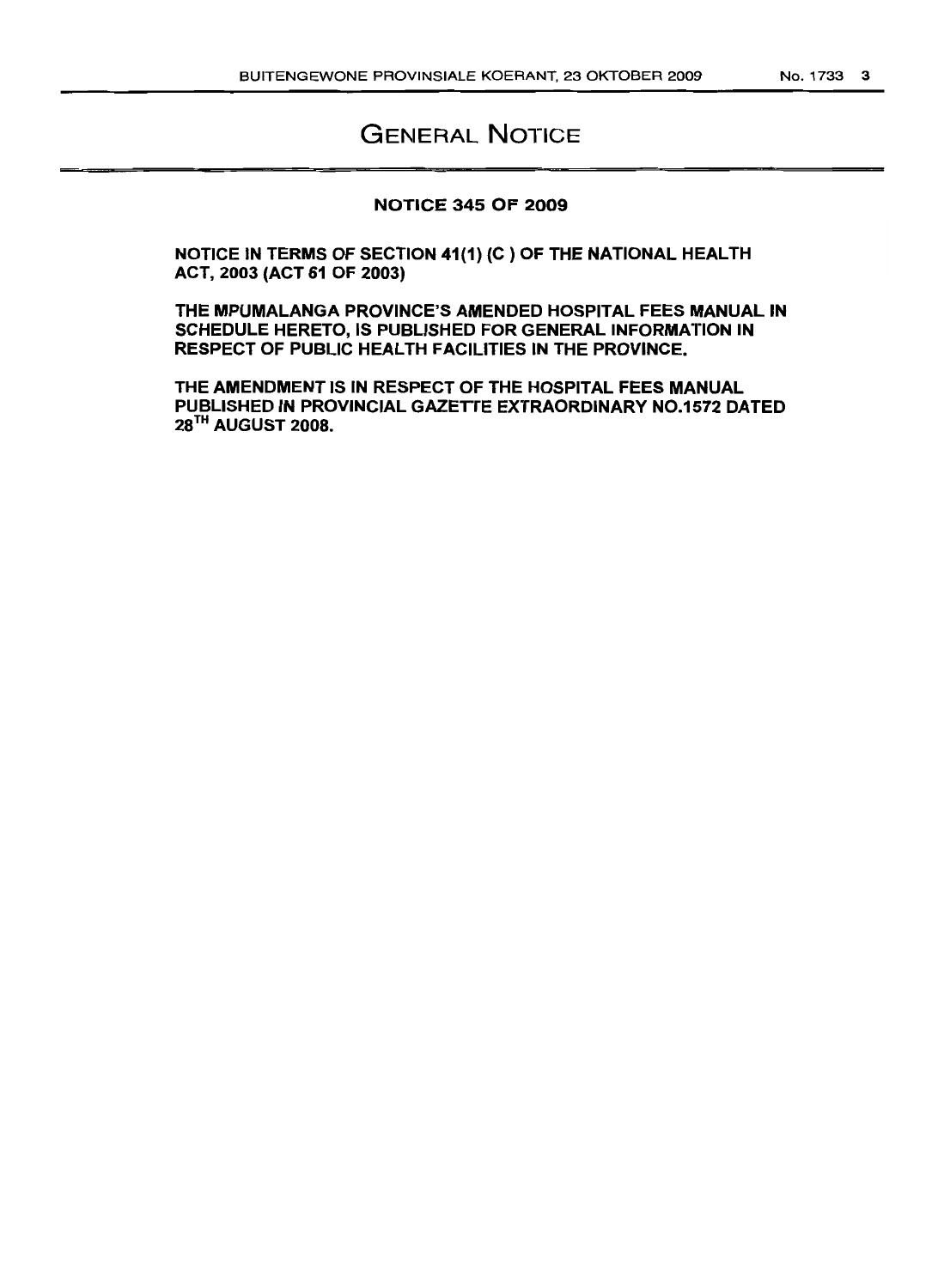## HOSPITAL FEES MANUAL

## **CONTENTS**

| Ch <u>apter</u> | <b>Topic</b>                           | Page/s    |
|-----------------|----------------------------------------|-----------|
|                 |                                        |           |
|                 | Principles                             | $2 - 3$   |
| າ               | <b>Definitions</b>                     | $4 - 10$  |
| 3               | <b>Free Services</b>                   | $11 - 13$ |
| Δ               | <b>Categories of Hospital Patients</b> | 14        |
| 5               | Fees - Full Paying Patients            | $15 - 20$ |
| 6               | Fees - Other                           | $21 - 23$ |
|                 | Procedures                             | $24 - 27$ |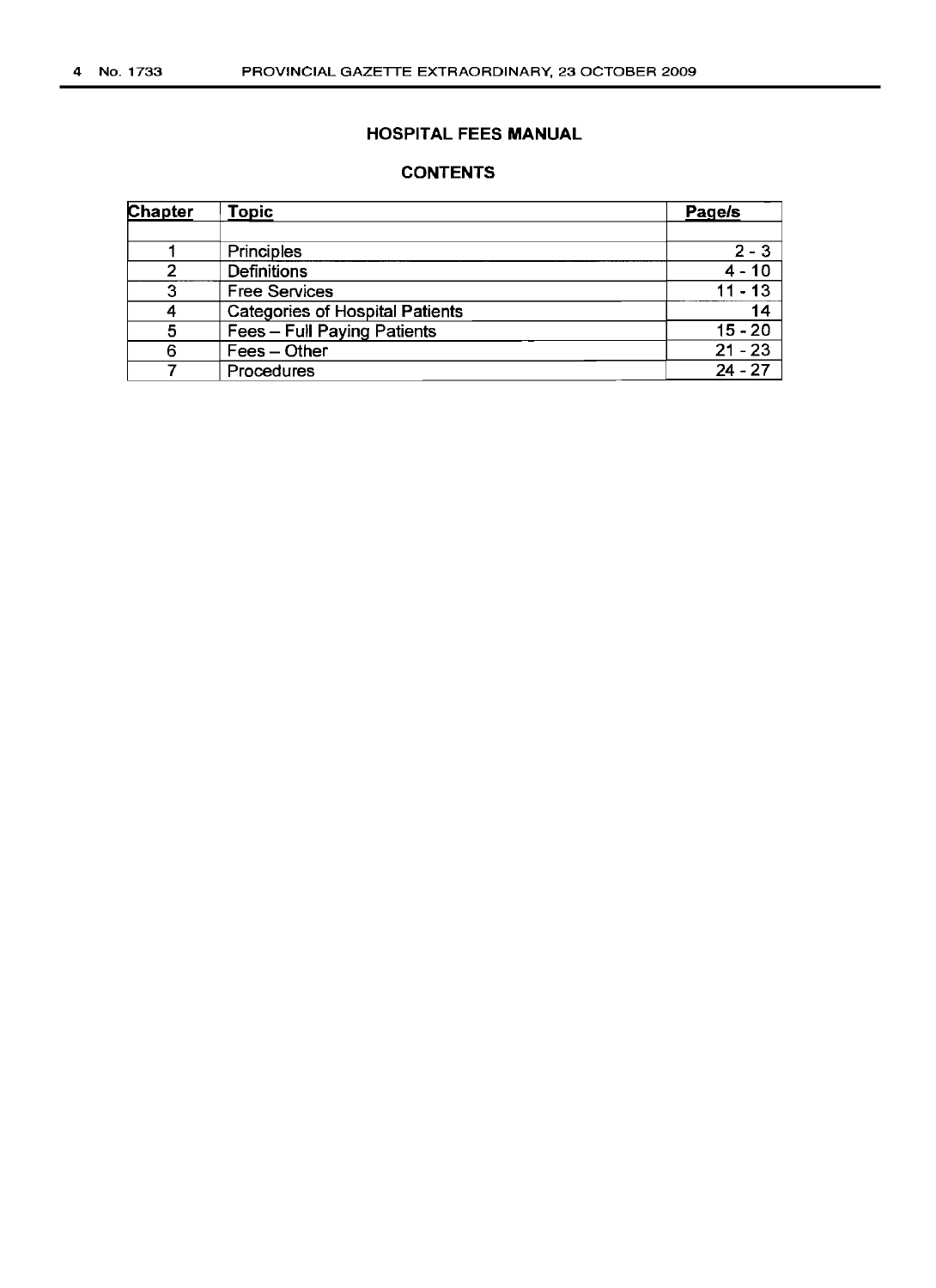## CHAPTER ONE

#### **Preamble:**

The PHRC agreed on the 26 June 2000 that the Uniform Patient Fee Schedule should be extended to cover all patients attending provincial health establishments. Fees for subsidized (hospital) patients are to be expressed in terms of the percentages of the UPFS.

## **PRINCIPLES**

#### **PRINCIPLE ONE:**

Emergency medical treatment shall be afforded at any time to any patient, without question or delay, at any health facility, including a clinic, community health centre, or hospital.

#### **PRINCIPLE TWO:**

Every patient has the right to choose by whom s/he wishes to be treated, PROVIDED s/he is prepared to pay the tariffs applicable to full-paying patients and subject to the availability of appropriate staff and facilities. Should someone wish to be treated as a subsidized hospital patient, then s/he would not have a choice of medical practitioner.

The choice of facility shall be in line with prescribed service delivery guidelines as determined by the Health Authority and from time to time (e.g. Patient's Rights Charter, levels of service, PHC principles).

#### **PRINCIPLE THREE:**

All health services rendered by the state except primary health care facilities are chargeable. However, no emergency service may be refused if a patient cannot pay for it and no patient, including an externally funded patient, will be required to meet all costs of essential medical services should such costs place an excessive financial burden on her/him.

#### **PRINCIPLE FOUR:**

Some illnesses (Chapter 3, paragraphs 3(d), 3 (p)) which may affect the community as a whole if they are not contained or controlled are automatically treated free of charge.

### **PRINCIPLE FIVE:**

Fees levied for private patients will be in terms of the Uniform Patients Fees Schedule (UPFS) being implemented nationally. The private fee tariffs are determined by the UPFS and subsidized fees are expressed as a percentage of the UPFS.

#### **PRINCIPLE SIX:**

Externally funded patients will pay the full rate prescribed by the UPFS. In cases where services are rendered by a private health care practitioner, the patient or her/his funder will be liable for the facility fee component of the UPFS tariff to the public health facility concerned. It is the responsibility of the private practitioner to render an account to the patient or his/her funder for any professional fee to the private practitioner.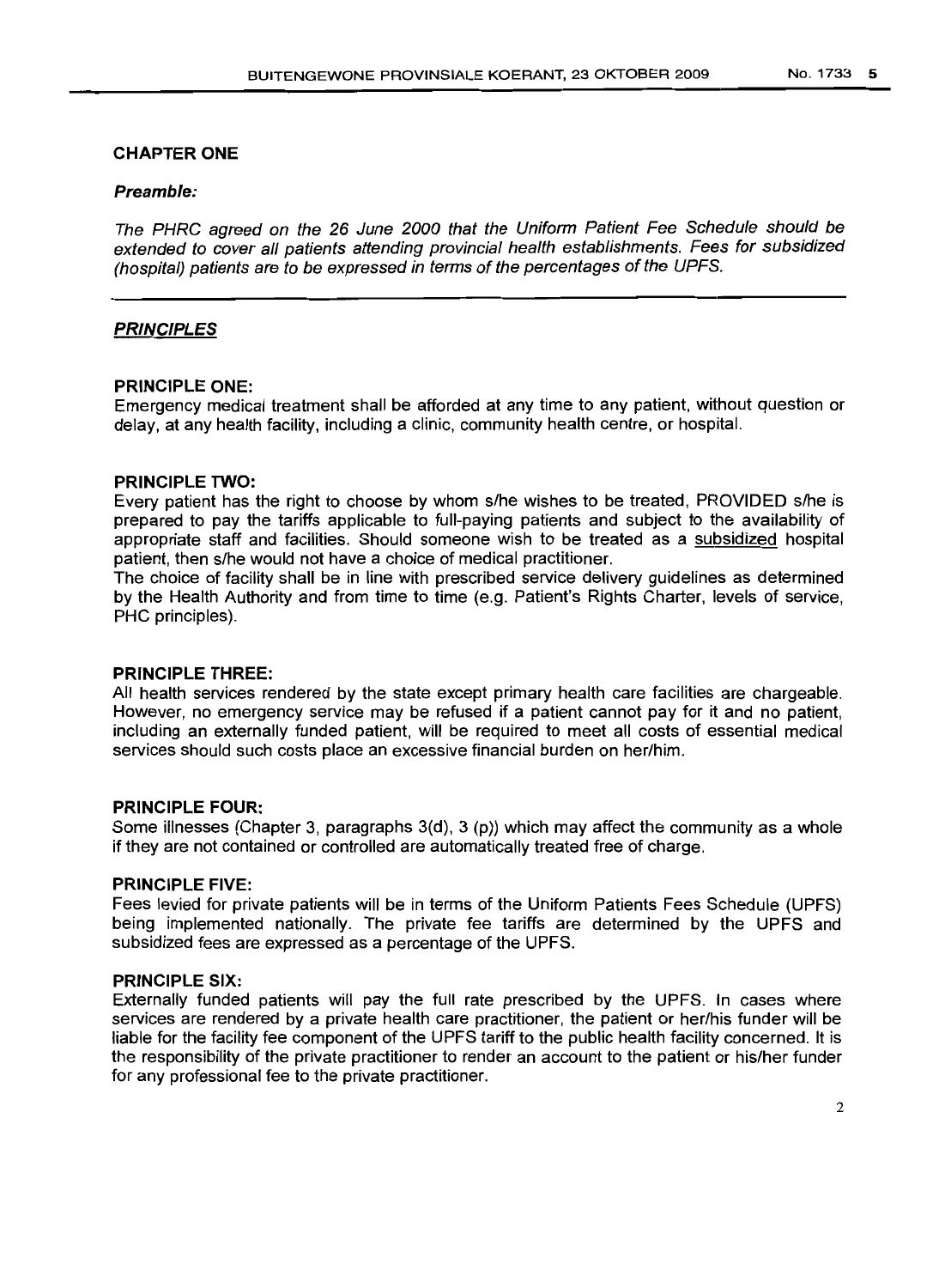## **PRINCIPLE SEVEN:**

Patients who are not externally funded are eligible to pay reduced fees for services received. The onus rests on the patient to prove her/his eligibility to be categorized as a subsidized patient. If a patient refuses to do this, then s/he must be regarded as a H1.

#### **PRINCIPLE EIGHT:**

The eligibility of a patient to pay reduced fees will be based on a standard means test or the membership of the patient to certain groups exempted from paying for public health services. The means test and exempted groups are described in Chapters 5 and Chapters 3 respectively.

#### **PRINCIPLE NINE:**

Patients paying reduced fees will be encouraged to pay cash. In such cases a payment receipt with an invoice will be produced. In cases where the reduced fee cannot be paid in full and the patient is not re-classified into a group exempt from payment a credit agreement must be entered into with the patient or his/her guardian.

#### **PRINCIPLE TEN:**

Patients funded by a medical scheme registered in terms of the Medical Schemes Act, 1998 (Act No 131 of 1998 as amended) are governed by the provisions of that Act with regards to the minimum benefits for which the funder is liable. For the purposes of charging services not covered by the funder, the patient will be liable for the payment of the outstanding balance.

## **PRINCIPLE ELEVEN:**

Fees will be reviewed on an annual basis.

## **PRINCIPLE TWELVE**

All citizens of South Africa must produce their South African Identification Documents for every visit to a health facility. Non-citizens must produce their passports.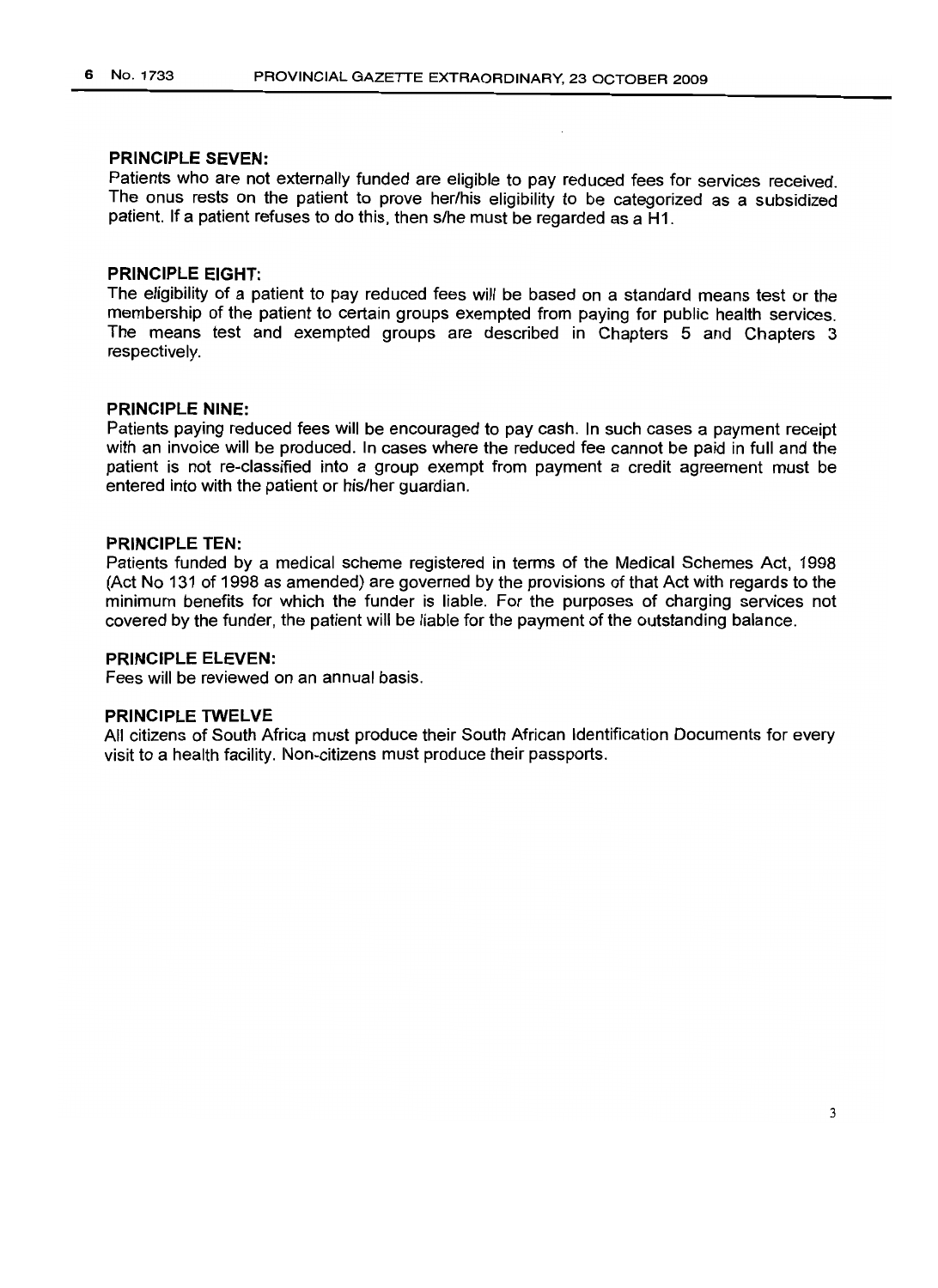## **CHAPTER TWO**

## **DEFINITIONS**

The following definitions apply only in the determination of the fees structure and for the calculation and levying of fees.

## **ALLIED HEALTH PROFESSIONAL**

is an allied health service professional who provides services to patients. This category includes, but is not necessarily limited to, clinical psychologists, social workers, physiotherapists, orthotics prosthetics, radiographer, occupational therapists, speech and hearing therapists, dietitians, paramedics and chiropractors.

#### **AMBULANCE**

means a vehicle especially equipped for the purpose of providing emergency medical care for a patient during the period of transportation.

#### **AMBULANCE STANDBY SERVICE**

means a service where a request has been made for an ambulance and crew to be made available / to be present during any event at a specific place.

## **BASIC ORAL HEALTH CARE SERVICES**

at clinic level consist of primary prevention oral health services (oral health education, toothbrushing programmes, and fluoride mouth rinsing programmes, fissure sealant applications) and basic treatment services (examination, emergency extractions, relief of pain and infection control, a traumatic restorative treatment (ART)).

### **BOARDER**

is a person whose presence, in the opinion of the responsible doctor, is essential to the patient's recovery and who receives board and lodging from the hospital.

#### **BOARDER BABY**

means a new-born infant of a mother who is still a patient in hospital.

#### **CASUALTV PATIENT**

means a patient treated as an emergency case, usually at a Casualty unit of a Department hospital.

#### **CONSULTATION VISIT**

is an occasion where the healthcare professional personally takes down a patient's clinical history, performs an appropriate clinical examination and, if indicated, prescribes or administers treatment or assists the patient with advice.

#### **DAY PATIENT**

means a patient admitted and discharged on the same calendar date in a day ward.

#### DAY WARD

is a ward into which patients are admitted and discharged on the same calendar date.

## **H1 AND H2**

The medication fee is included in the consultation outpatient visit fee.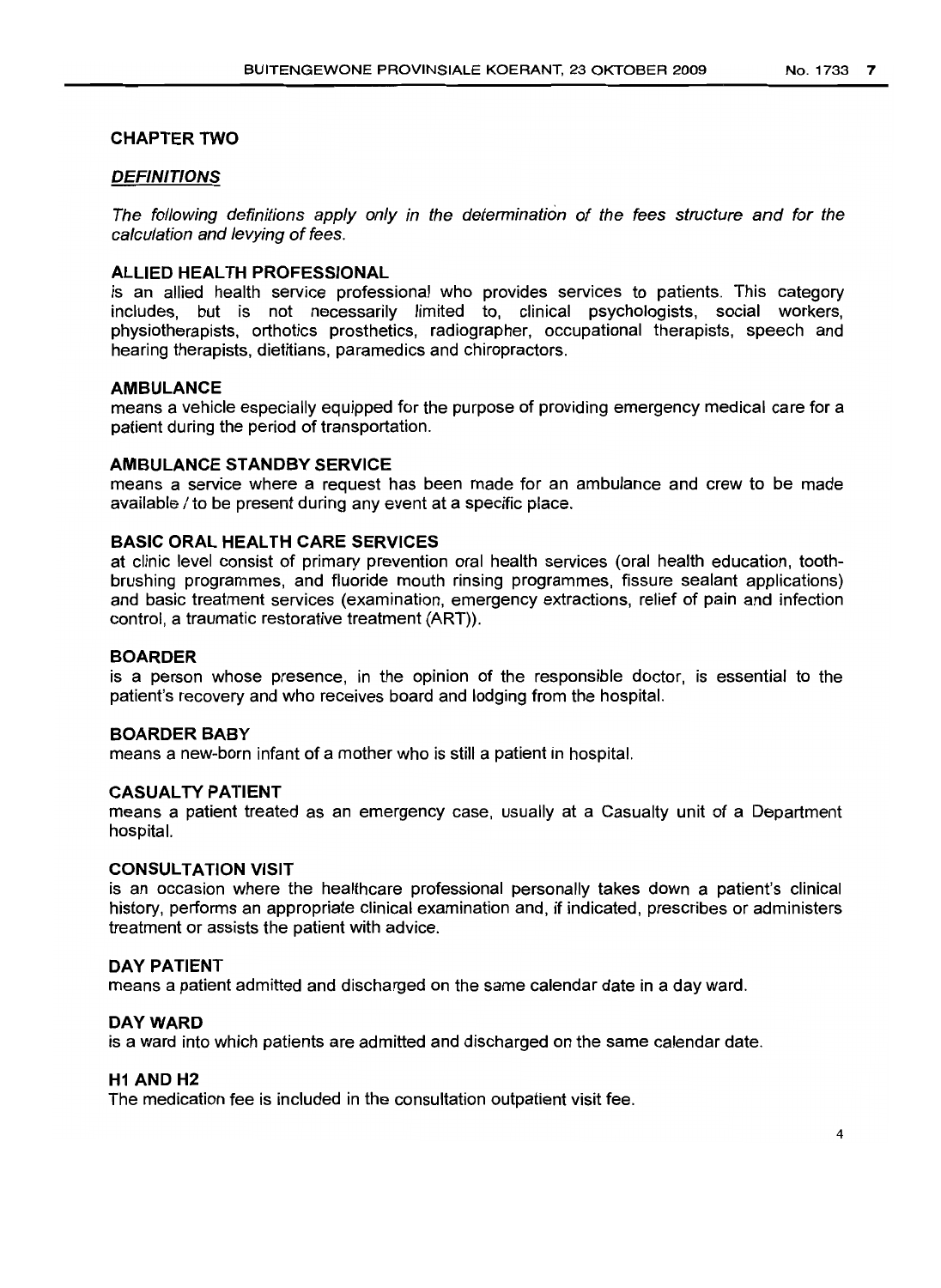## **DEPARTMENT (DEPARTMENTAL)**

means the Mpumalanga Department of Health.

#### **MEDICAL REPORTS**

the completion of a report for legal, insurance or any other purpose.

### **EXTERNALLY FUNDED PATIENT**

a patient whose health services are funded or partly funded in terms of the Compensation for Occupational Injuries and Diseases Act, 1993 (Act No. 130 of 1993), by the Road Accident Fund created in terms of the Road Accident Fund Act, 1996 (Act No 56 of 1996), or by a medical scheme registered in terms of the Medical Schemes Act, 1998 (Act No. 131 of 1998 as amended), or who is treated on the account of another state department, local authority, foreign government or any other employer.

## **FACILITY FEE**

is the component of many tariffs applied in the UPFS to reflect the overhead costs of providing the environment in which healthcare services are delivered to patients.

## **FOREIGN PATiENT**

See under Non South African Citizen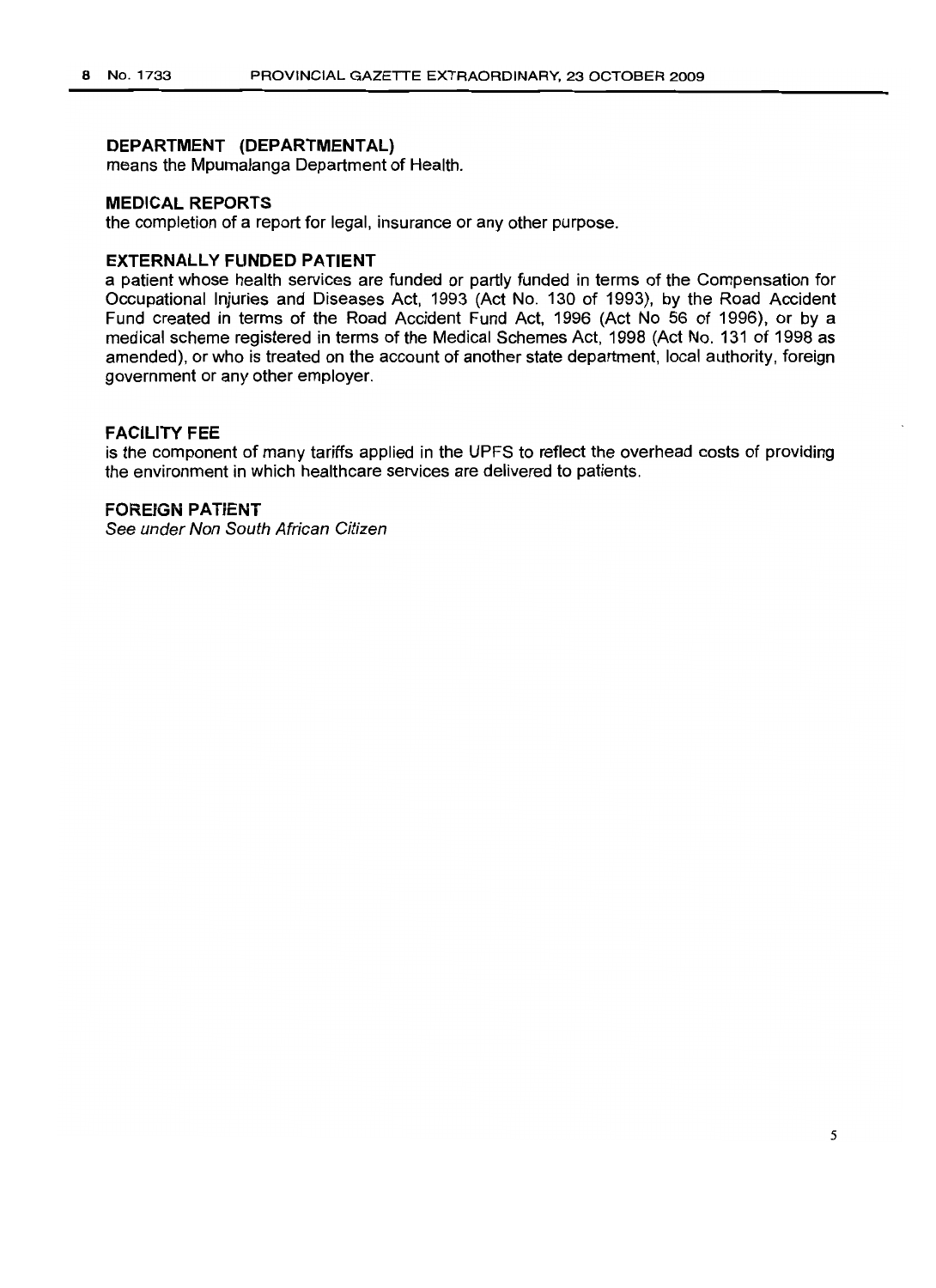## **FULL PAYING PATIENT**

| Group                |         | Description                                                                                            |
|----------------------|---------|--------------------------------------------------------------------------------------------------------|
| Externally           | funded  | 1. Patients whose services are funded or partly funded in terms of:                                    |
| patients             |         | (a) The Compensation for Occupational Diseases Act, 1993 (Act No                                       |
|                      |         | 130 of 1993)                                                                                           |
|                      |         | (b) The Road Accident Fund created in terms of the Road Accident<br>Fund Act, 1996 (Act No 56 of 1996) |
|                      |         | (c) A medical scheme registered in terms of the Medical Schemes Act,                                   |
|                      |         | 1998 (Act No 131 of 1998)                                                                              |
|                      |         |                                                                                                        |
|                      |         | 2. Patients treated on account of:                                                                     |
|                      |         | (a) Another state department                                                                           |
|                      |         | (b) Local authority                                                                                    |
|                      |         | (c) Foreign government                                                                                 |
|                      |         | (d) Any other employer                                                                                 |
| Patients<br>treated  | by a    | Any patient treated by his or her own private practitioner in a public                                 |
| private practitioner |         | health care facility will be liable to pay the full facility fee component for                         |
|                      |         | services rendered by the private practitioner at the facility and the full                             |
|                      |         | UPFS fee for any other service received by the patient.                                                |
| Non<br>South         | African | Non South African citizens excluding the following:                                                    |
| citizens             |         | (a) Immigrants permanently resident in the RSA but who have not                                        |
|                      |         | attained citizenship;                                                                                  |
|                      |         | (b) Non South African citizens with temporary residence or work                                        |
|                      |         | permits;                                                                                               |
|                      |         | (c) Persons from SADEC states (e.g. Mozambique, Zambia, etc.) who                                      |
|                      |         | enter the RSA illegally.                                                                               |

Any patient belonging to one of the following groups: -

## **HIGH CARE UNIT**

is a specially-equipped unit which is set up for the care of patients who need close observation but at a lower level than the intensive care unit and where medical and nursing staff are available on less than a.full 24-hour basis.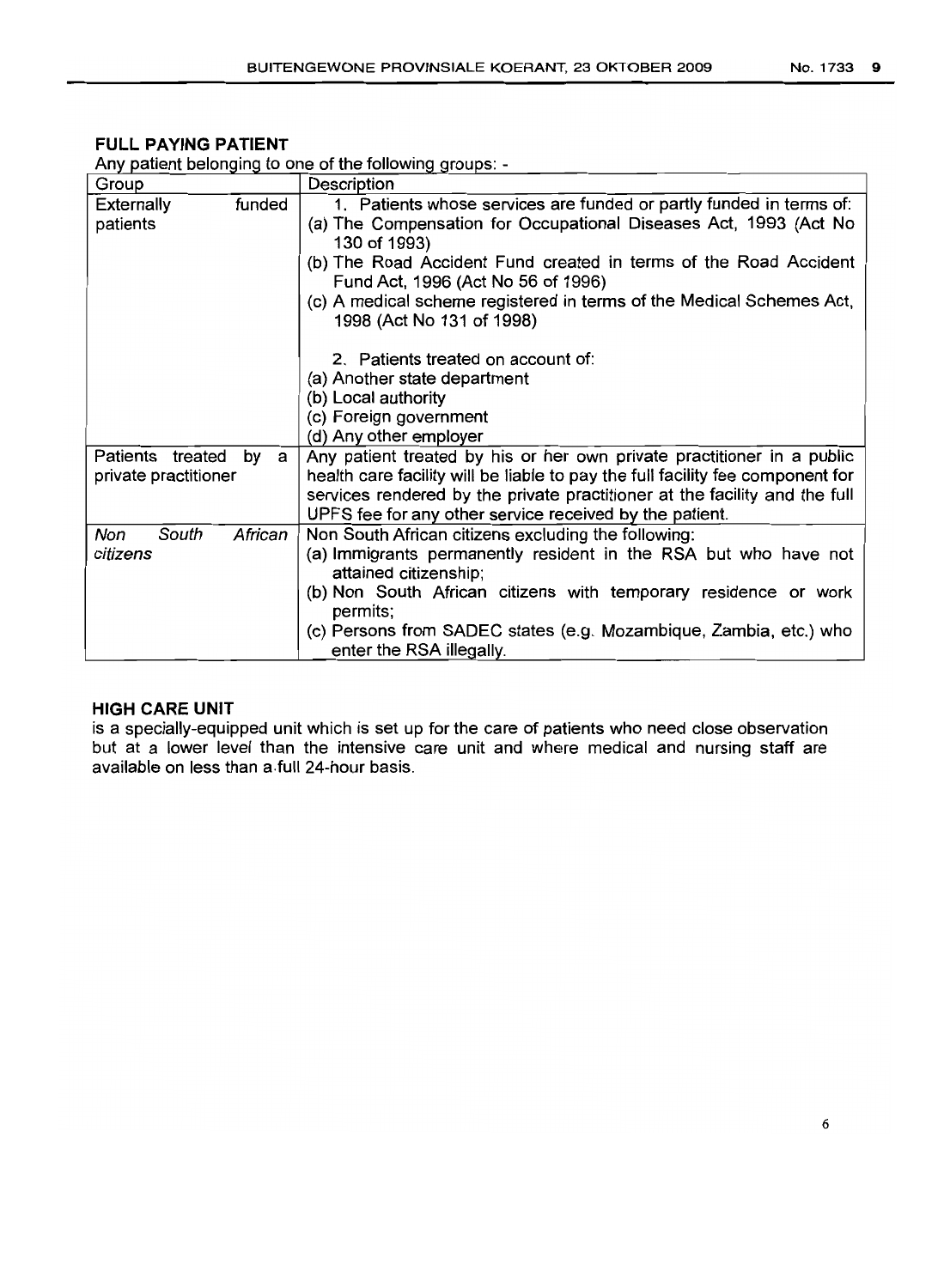## **HOPATIENT**

Patients qualifyinq for full subsidization: HO  $\sim$   $\epsilon$ 

| Group                    | <b>Description</b>                                                                                                                                    |
|--------------------------|-------------------------------------------------------------------------------------------------------------------------------------------------------|
| Social pensioners        | Proven recipients of the following types of pensions / grants are classified                                                                          |
|                          | as social pensioners:                                                                                                                                 |
|                          | Old age pension                                                                                                                                       |
|                          | Child support grant                                                                                                                                   |
|                          | Veteran's pension                                                                                                                                     |
|                          | Care dependency grant                                                                                                                                 |
|                          | Pension for the blind                                                                                                                                 |
|                          | Family allowance                                                                                                                                      |
|                          | Maintenance grant                                                                                                                                     |
|                          | Disability grant                                                                                                                                      |
|                          | Single-care grant – persons with mental disorders in need of care<br>discharged from hospitals from the mentally ill but<br>has not been decertified. |
|                          | Should the social pensioners also belong to a medical scheme, they will                                                                               |
|                          | be regarded as full paying patients.                                                                                                                  |
| Unemployed               | Proof of unemployment must be produced.                                                                                                               |
|                          | Note: (i) If proof of the pensions/grant or the unemployment                                                                                          |
|                          | insurance fund card is not produced, the patients must be                                                                                             |
|                          | assessed according to the means test.                                                                                                                 |
|                          |                                                                                                                                                       |
|                          | (ii) Only the recipient of the pension/grant or the formally                                                                                          |
|                          | unemployed person in whose name the card was issued, is                                                                                               |
|                          | entitled to free hospitalization.                                                                                                                     |
|                          |                                                                                                                                                       |
|                          |                                                                                                                                                       |
| re-classified<br>Persons | If a patient cannot afford the fees due on the basis of his or her original                                                                           |
| as H <sub>0</sub>        | classification then the patient may be re-classified as H0 by the Hospital                                                                            |
|                          | PAAB Super User.                                                                                                                                      |
| with<br>People           | People with temporary or permanent disabilities who have been classified                                                                              |
| disabilities.            | by a therapist and can produce a card.                                                                                                                |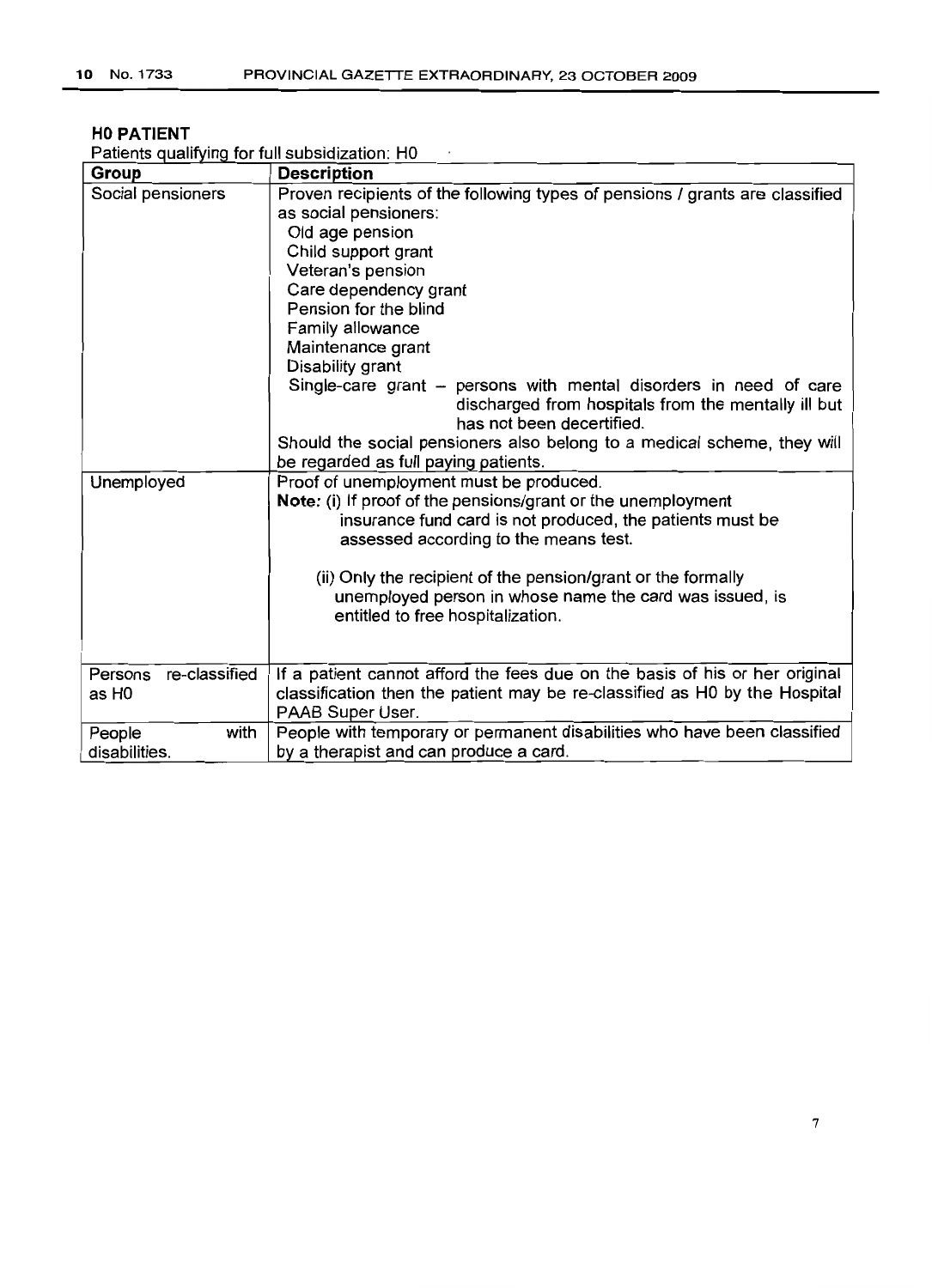## H1and H2 PATIENTS

Patients qualifying for PARTIAL subsidization: H1 and H2

| Category       | <b>Means Test</b>                                                                                                          | Subsidization (pay as % of UPFS tariffs)                                                                                                                                                                                                                                                                                                                                                          |
|----------------|----------------------------------------------------------------------------------------------------------------------------|---------------------------------------------------------------------------------------------------------------------------------------------------------------------------------------------------------------------------------------------------------------------------------------------------------------------------------------------------------------------------------------------------|
| H0             | As categorized on page 7                                                                                                   | Exempted from paying all fees                                                                                                                                                                                                                                                                                                                                                                     |
| H1             | Individual: Income equal or less<br>than R36 000 per annum                                                                 | Consultations: 20% (with no differentiation for<br>emergency consultation).<br>Inpatients: 1% (see notes below)                                                                                                                                                                                                                                                                                   |
|                | Household: Income equal or less<br>than R50 000 per annum.                                                                 | Patient and Emergency Transport: 5%<br>Assistive devices: 25%<br>All other services: Free<br>Calculated amounts should be rounded to the<br>nearest R5 to facilitate cash accounting.                                                                                                                                                                                                             |
| Н2             | Individual: Income between<br>R36 001 and R72 000 per annum<br>Household: Income between<br>R50 001 and R100 000 per annum | Consultations: 70% ( with differentiation for<br>emergency consultations)<br>7% per day with differentiation<br>Inpatients:<br>on the basis of the bed types<br>Patient and Emergency Transport: 15%<br>Procedures, imaging and oral health 50%<br>Assistive devices: 75%<br>All other services: Free<br>Calculated amounts should be rounded to the<br>nearest R5 to facilitate cash accounting. |
| Self<br>funded | Individual: Income<br>between R72 001 and above per<br>annum<br>Household: Income between R100<br>001 and above.           | All services listed in the UPFS at full price                                                                                                                                                                                                                                                                                                                                                     |

#### Notes:

The H1 inpatient is expressed as a percentage of 7 days of the UPFS General Ward in patient fee to approximate the average length of stay of in-patient in this category. Although the fee calculation is based on 7 days for H1 patients this fee will be applicable for each 30 days of inpatient stay or part thereof. No differentiation is made on the basis of the bed type.

#### HOSPITAL PATIENT

is a patient treated at or in a departmental institution with a proven income in accordance with a classification of HO,H1, H2 or H3.

#### INPATIENT

is a patient admitted to and treated at a departmental institution, including CHCs and hospitals.

#### INJURY ON DUTY PATIENT

is a patient who registers as an 100 case. Such a patient is automatically considered as a private patient until accepted by the employer that it was an Injury on Duty (WCL Form).

#### INTENSIVE CARE UNIT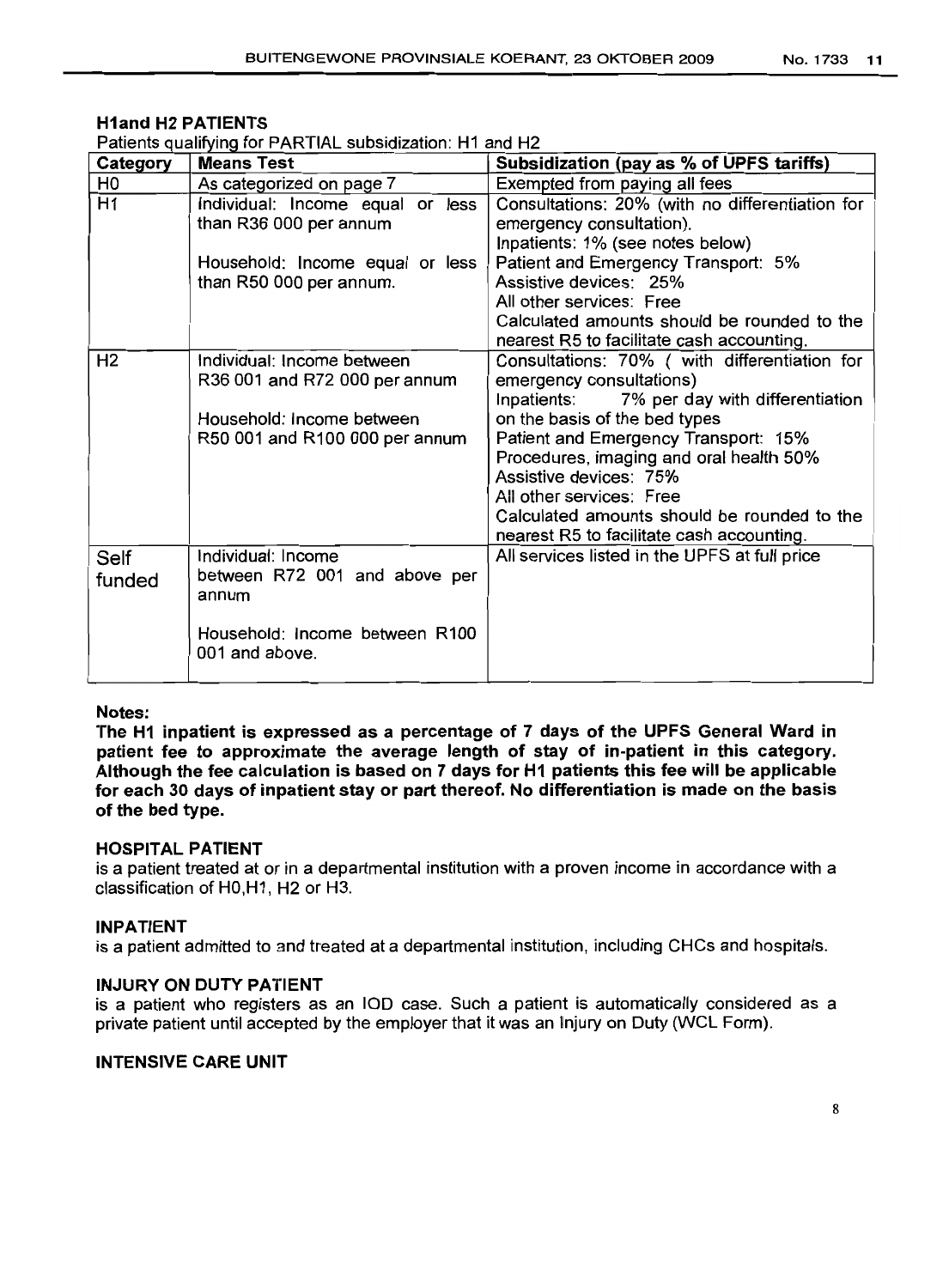is a specially-equipped unit which is set up for the care of patients who need close observation and where medical and nursing staff are available on a full 24-hour basis.

#### **LONG-TERM INPATIENT**

is a patient who for medical reasons has to be hospitalised for a continuous period of more than 30 days and who requires continuous nursing and medical care.

## **MOTOR VEHICLE ACCIDENT (MVA) PATIENT see under ROAD ACCIDENT FUND (RAF) PATIENT**

#### **NON-SOUTH AFRICAN CITIZEN**

is a patient who comes from outside the borders of South Africa.

## **OCCUPATIONAL DISEASE PATIENT**

Is a patient who register as a occupational disease case by providing written evidence for his/her employer (which may include a WCL1 form – employers report of occupational disease) If evidence becomes available later. the case can be reclassified.

### **OUTPATIENT**

is a patient who is treated in an outpatient department of a departmental institution, or a nonemergency patient treated at a Casualty department of a departmental institution and is not admitted to the hospital.

## **PATIENT TRANSPORT VEHICLE**

is a vehicle other than an ambulance utilised for the transport of patients not requiring specific care during the period of transportation.

#### **PRIVATE PATIENT I PRIVATE HOSPITAL PATIENT**

is a patient treated at or in a state institution who is a member of a medical aid scheme. Such a person will be classified private in terms of income.

#### **IMPLANT**

is a manufactured artificial substitute for a diseased or missing part of the body, surgically implanted. and shall be deemed to include all components such as intra-ocular lenses, pins, rods, screws, plates or similar items, forming an integral and necessary part of the device so implanted, and shall be charged as a single unit.

#### **RELATIVE**

is a family member of a patient who, with the written authority of the medical superintendent or such other officer as (s)he may authorise to act on her/his behalf, is admitted for examination in order to assist with the diagnosis of the condition of such patient. This accommodation would be allocated from any available non-critical patient beds. The decision on bed availability is up to hospital management.

#### **ROAD ACCIDENT FUND (RAF) PATIENT**

is a patient who registers as a Road Accident Fund (RAF) case, and may become a charge on the Road Accident Fund.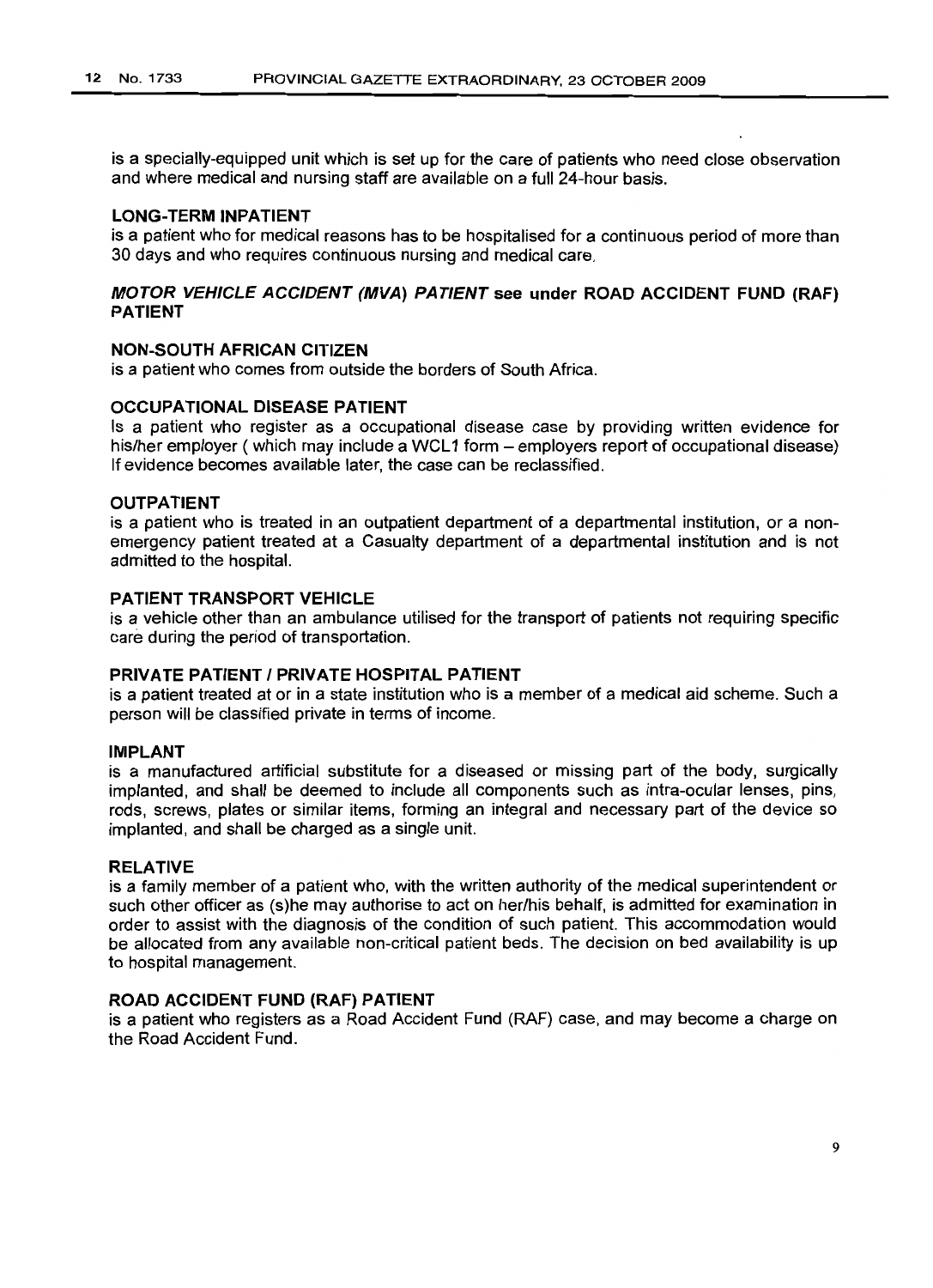## **ALLIED HEALTH SERVICES**

are any of the health services provided by allied health personnel and includes though not exclusively, the oral health services, physiotherapy, occupational therapy, audiology, speech therapy, podiatry, and medical social work. Allied health services may be provided per individual, or in groups.

## **THEATRE**

is a room where surgical intervention or procedures take place in a sterile environment, i.e. a room specially designed, built and designated as an operating theatre where strict aseptic conditions are required.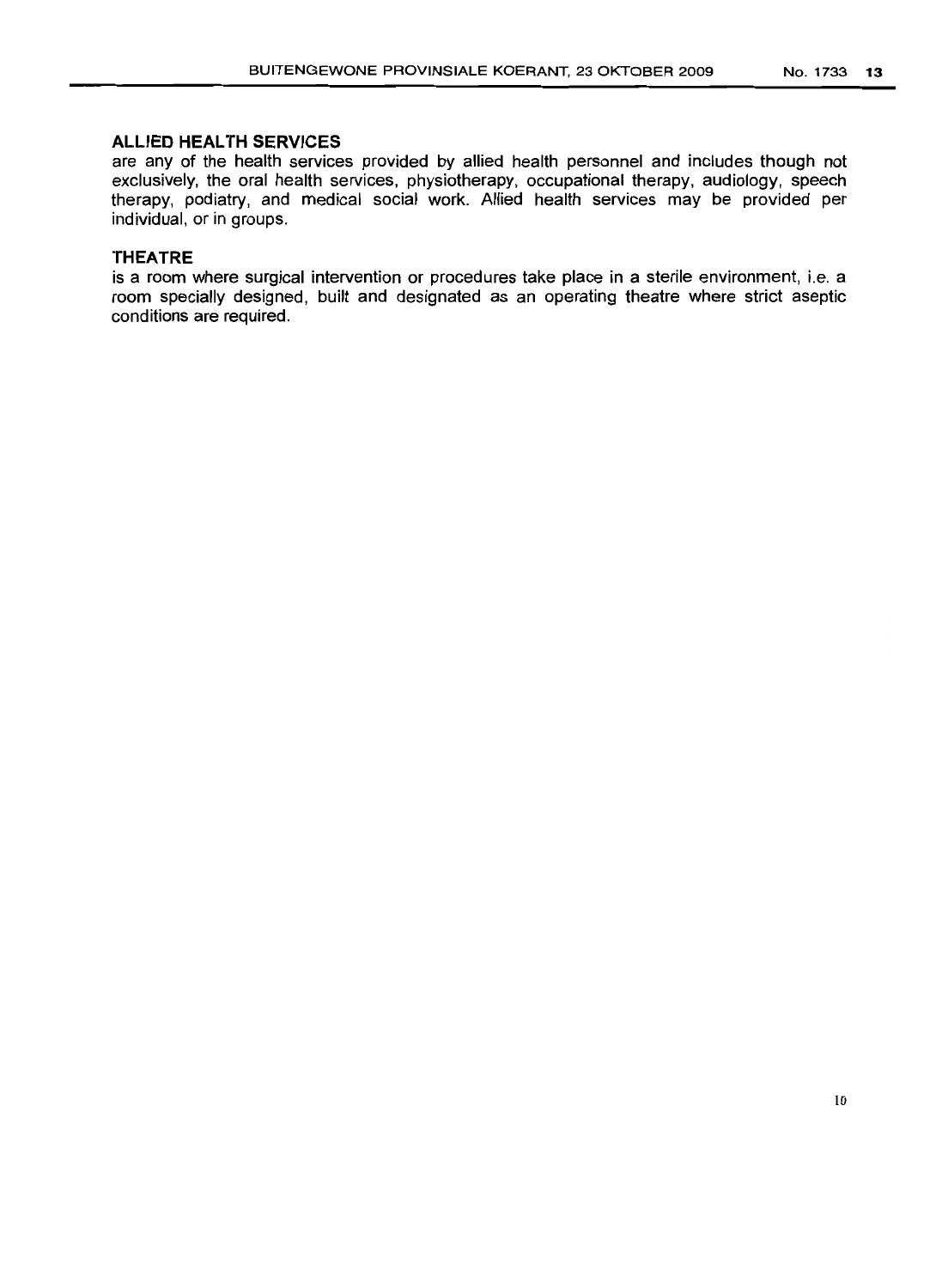## CHAPTER THREE

## FREE SERVICES

- 1. "Free patient" means a hospital patient who proves s/he receives a social grant or Is unemployed or any patient classified as HO.
- 2. Free examination, and free medical, hospital and related treatment (including transport related to the treatment) may be given to a person as defined in par. 1 above.
- 3. Free medical examination, free treatment and free services may only be given to:- (NB: See definitions section)
	- (a) any HO boarder, (H1,H2 and H3 will pay according to the UPFS);
	- (b) any boarder baby, excluding a boarder baby of a private patient;
	- (c) a relative, as per definition for diagnostic purposes;
	- (d) any person suffering from a suspected or confirmed communicable, formidable or notifiable disease as follows:-
		- (i) venereal diseases (excluding complications) only on an outpatient basis and including: syphilis, gonorrhoea, chancroid, LGV (lymphogranuloma venereum), non-specific urethritis, venereal warts, granuloma inguinale, ulcus molle and herpes genitalis;
		- (ii) pulmonary tuberculosis;
		- (iii) leprosy;
		- (iv) cholera;
		- (v) diphtheria;
		- (vi) plague;
		- (vii) typhoid and paratyphoid;
		- (viii) heamorrhagic fevers;
		- (ix) meningococcal meningitis;
		- (x) AIDS Patients requiring treatment as well as the initial diagnostic procedures and attendant laboratory services specifically for HIV test are free
		- (xi) malaria;
		- (xii) Note: When the patient is admitted to hospital for any other reason/illness and it is established that he/she also suffers from any of the above-mentioned illnesses, the patient is assessed according to the prescribed tariffs.
	- (e) a person to whom services are rendered in terms of the Criminal Procedures Amendment Act 42 of 2003 as well as the following services at the request of the responsible authority
		- (i) assault: SAPS 308 and J88 well completed must be submitted in case of examination of the alleged victim, the taking of specimens and the completion of the necessary documentation;
		- (ii) rape: the examination of the alleged victim, the taking of specimens and the completion of the necessary documentation, including prophylactic treatment for sexually transmitted infection and prevention of pregnancy, according to the recommended national guidelines;
		- (iii) persons with mental disorders: the examination of prisoners and detainees for medico-legal purposes with a view to their committal for observation in terms of the Mental Health Act, Act 17 of 2002;
		- (iv) post-mortem examinations: the carrying out of autopsies and attendance at exhumations.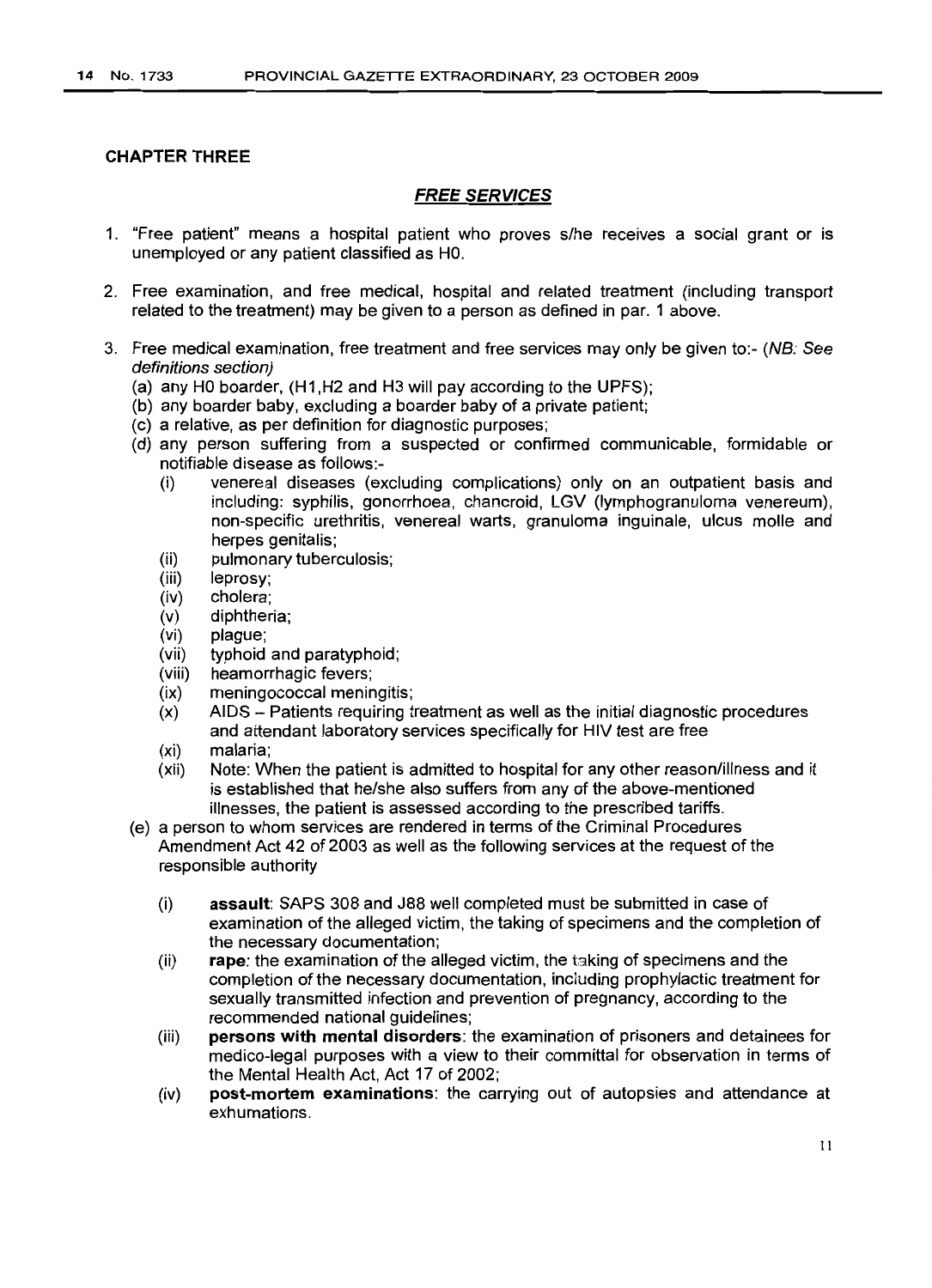- (f) Any officer of the Department who, in the performance of her/his official duties, handles or comes into contact with any drug, poison, gas, radio-active substances, radiotherapeutic or diagnostic equipment or other electronic equipment and is for this reason required to undergo medical examination and treatment;
- (g) the following persons who are treated for family planning purposes:-
	- (i) an outpatient treated at a family planning clinic;
	- (ii) an inpatient in a family programme for the purpose of a sterilisation operation;
	- (iii) a male or female patient after a failed family planning programme sterilisation procedure in a state hospital;
	- (iv) a patient who visits a clinic or hospital on recommendation of family planning staff, including free transport to such clinic or hospital, for the specific purpose of being sterilised, notwithstanding the fact that such procedure is performed by a private doctor, however excluding sterilisation for clinical reasons; and
	- (v) post vasectomy persons for scheduled sperm counts.
- (h) personnel in the employ of the Department who are injured on duty, and for whom the Department accepts liability;
- (i) persons to whom general health advisory services (includinq oral health and visits to ante-natal clinics) are provided;
- U) persons who present themselves for immunizations and other measures to combat notifiable infectious diseases;
- (k) school children, excluding those children whose medical and/or dental health care might be covered by a medical aid or insurance, who are referred with a letter of authority from the school nursing services for basic primary oral health care services, for all treatment arising from such letter of authority;
- (I) committed children, who in terms of the Child Care Amendment Act of 1996 are committed to the care of a children's home or foster parents;
- (m) any person suffering from any of the following diseases:
	- (i) kwashiorkor;
	- (ii) pellagra;
- (n) mentally disturbed patients admitted to psychiatric hospitals in terms of the Mental Health Act 17 of 2002.
- (0) Pregnant women who are treated by medical personnel employed by the Department, for the period commencing from the time the pregnancy is diagnosed to forty-two days after the pregnancy has terminated, or if a complication has developed as a result of the pregnancy, until the patient has been cured or the conditions as a result of the complication have stabilized. CTOP (Choice on Termination of Pregnancy) is free only for rape and court cases only.CTOP {Act No. 92 of 1996} may be effected on the following

conditions:

- (1) upon request of a woman during the first 12 weeks of pregnancy;
- $(2)$  from the 13<sup>th</sup> to the 20<sup>th</sup> week of pregnancy if a medical practitioner, after consultation with the woman, is of the opinion that:-
	- (a) continued pregnancy poses a risk to the woman's physical or mental health
	- (b) a substantial risk exists that the foetus will suffer from a severe physical or mental abnormality
	- (c) the pregnancy resulted from rape or incest
	- (d) the continued pregnancy will significantly affect the social or economic circumstances of the woman
- (3) after the  $20<sup>th</sup>$  week of pregnancy if a medical practitioner, after consultation with another medical practitioner or midwife, is of the opinion that continued pregnancy would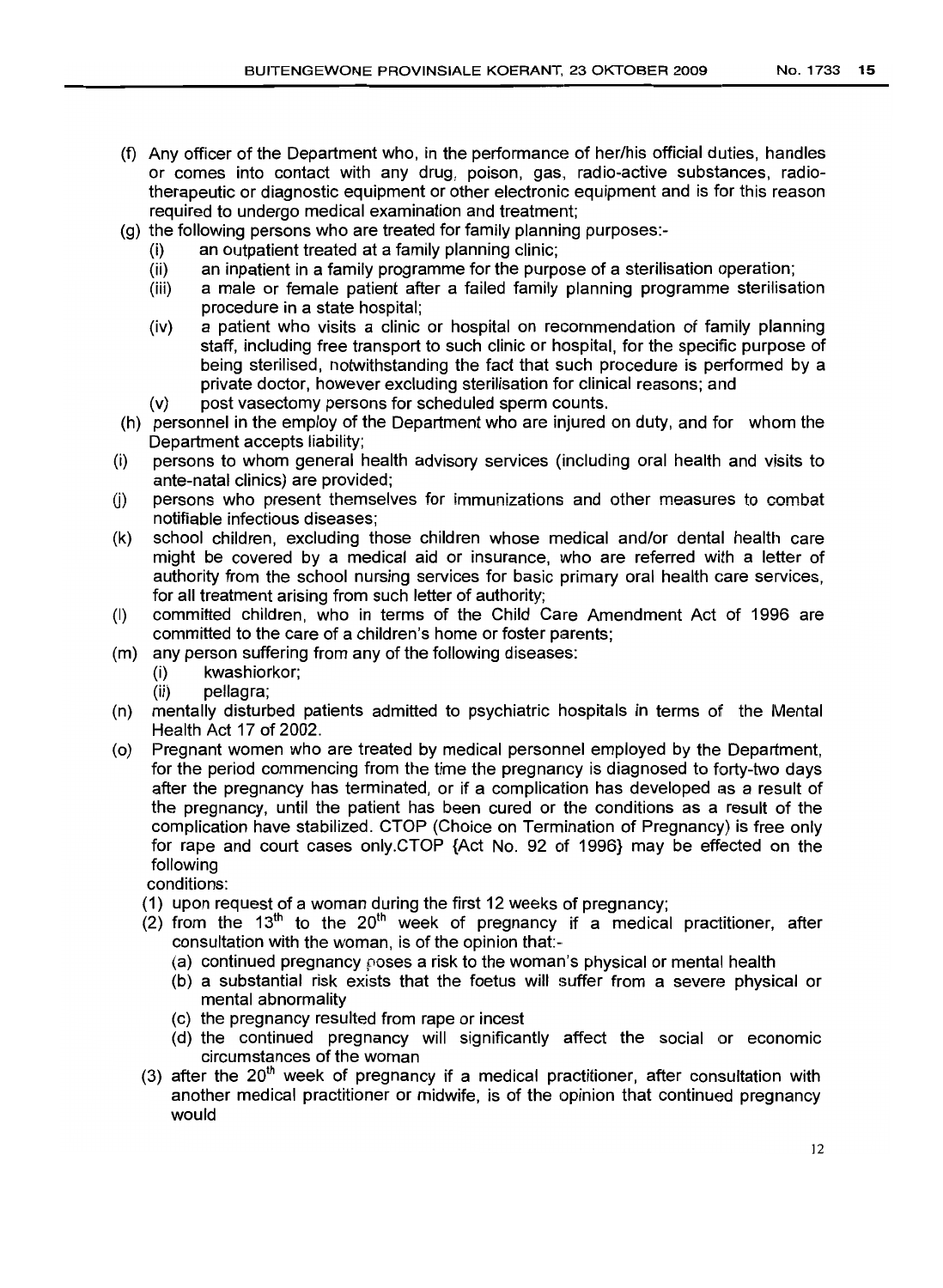- (a) endanger the woman's life
- (b) result in severe malformation of the foetus
- (c) would pose risk of injury to the foetus.
- (p) Pregnant women and children under the age of 6 years. Notice 657 of 1994, dated 1 July 1994. As from 1 June 1994, free health services must be provided to:
	- (i) pregnant women for the period commencing from the time the pregnancy is diagnosed to forty-two (42) days after the pregnancy has terminated, or if a complication has developed as a result of the pregnancy, until the patient has been cured or the conditions as a result of the complication have stabilized;
	- (ii) children under the age of 6 years;
	- (iii) non-citizens of South Africa who are in groups mentioned in par (i) and (ii), and who incidentally develop a health problem whilst in South Africa. Free health services include the rendering of all available health services to

the persons mentioned above, including the rendering of free health services to pregnant women for conditions not related to the pregnancy as well as people with disability.

- (q) The following persons are excluded from the free health services:
	- (i) Persons and their dependents who are members of a medical scheme (if a benefit fund or sick fund does not cover a free service, eg. Pregnancy- then such service must be rendered free of charge to hospital patients - written proof thereof must be provided). If however the afore-mentioned persons and their dependants request a termination of pregnancy, such service must be rendered free of charge.
	- (ii) Non-citizens of South Africa who visit South Africa specifically for the purpose of obtaining health care.
	- (iii) Children under the age of six years and pregnant women, if the aforementioned children/women have been treated in provincial hospitals and institutions by their private doctors.
	- (iv) Ambulance services, and patient transport services { excluding transport between hospitals for hospital patients, as well as the transport of patients who request a termination of a pregnancy or visit a hospital/clinic on the recommendation of family planning staff/district surgeons for the specific purpose of being sterilized}.
	- (v) Treatment of conditions that are not specifically related to the pregnancy or to the termination of a pregnancy.
	- (vi) Prosthesis and other artificial aids (e.g. wheelchairs ); excluding children under the age of six as well as patients classified as HO
	- (vii) Optometric aids ( supply of spectacles ); excluding children the age of 6 years as well as patients classified as HO
	- (viii) Persons injured on duty and who must receive medical treatment in terms of the provisions as set out in the Compensation for Occupational Injuries and Disease Act.
	- (ix) Persons injured in motor vehicle accidents and who must receive medical treatment in terms of the provisions as set out in the Road Accident Fund
	- (x) A patient referred from a day hospital, community health care center or clinic to a district hospital, for admission as an in-patient, is personally liable for the account raised except for the patient classified as HO.
	- (xi) Persons who make use of the services of medical practitioners of their choice instead of those made available by the Health Care Facility.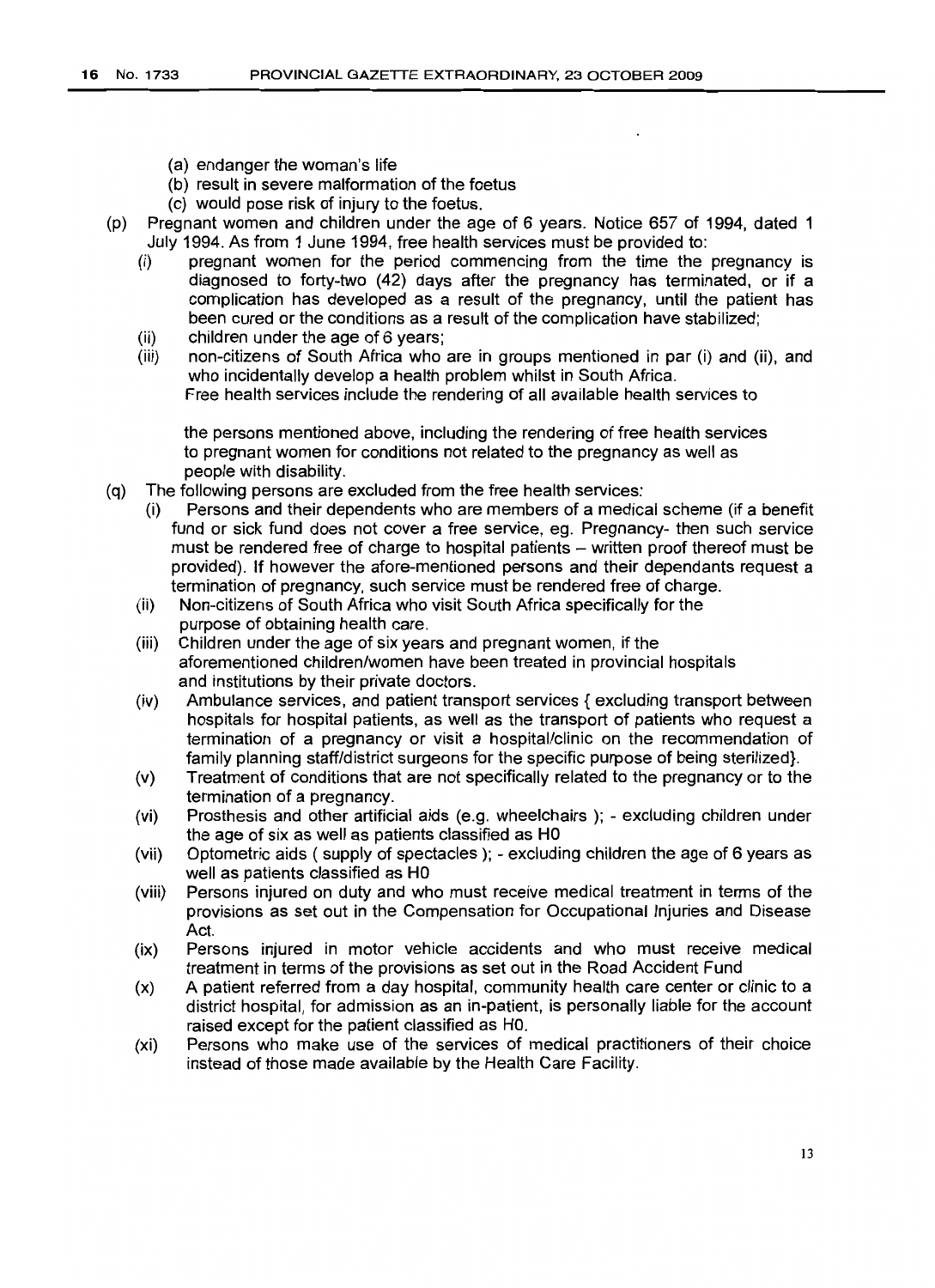### CHAPTER FOUR

## CATEGORIES OF HOSPITAL PATIENTS NON-PRIVATE

- 1. Hospital patients are assessed according to family income (means test), and placed into four distinct groups based on proven income. Annexure A and B should be completed in this regard on the first visit of every patient, and reviewed annually in October.
- 2. Dependents are not to be taken into account for establishing the groupings and persons are only to be grouped in terms of family units. Family units include a married couple, single parent or a single person with a dependent as defined in the Income Tax Act.
- 3. Social pensioners, other than those who may be defined as externally funded (private), who furnish proof that they receive social pensions/allowances are automatically classified as HO patients.
- 4. Social pensioners include recipients of an old age pension, a war veteran's pension, pension for the blind, disability grant, maintenance allowance, child support grant, or a family allowance

## CATEGORIES OF HOSPITAL PATIENTS EXTERNALLY FUNDED (Private)

These are:-

- (a) persons/patients whose health services are funded or partly funded by in terms of the Compensation for Occupational Injuries and Diseases Act (COIDA), 1993 (Act No 130 of 1993);
- (b) persons/patients whose health services are funded or partly funded by the Road Accident Fund in terms of the Road Accident Act (RAF) 1996, (Act No 56 of 1996);
- (c) persons/patients who belong to a medical aid scheme in terms of the Medical Schemes Act, 1998 (Act No 131 of 1998);
- (d) persons/patients who are treated on the account of another department, local authority, foreign government or any other employer;
- (e) persons who refuse to declare her/his income.
- (f) persons, regardless of income, who are treated by their own doctor at or in a Departmental hospital.

In these cases, full private fees are levied in terms of the UPFS.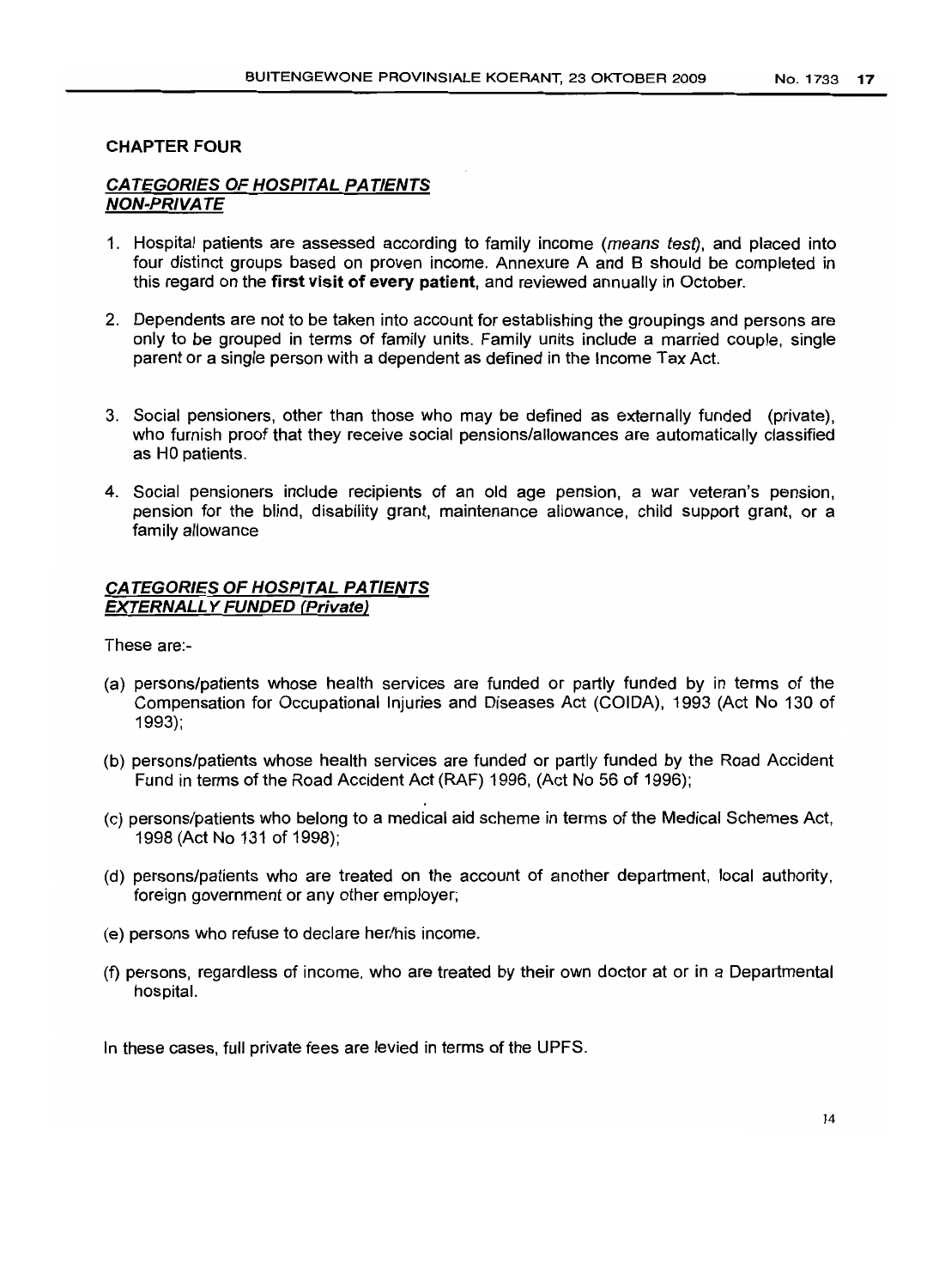## CHAPTER FIVE

## 6.1 APPROVED UPFS 2009 FEE SCHEDULE FOR FULL PAYING PATIENTS

## EFFECTIVE 01<sup>ST</sup> JULY 2009

|      |                                                                                                                 |              |                     | <b>ENTRACILITY FEET THE STATE</b> |                |                |  |
|------|-----------------------------------------------------------------------------------------------------------------|--------------|---------------------|-----------------------------------|----------------|----------------|--|
|      |                                                                                                                 |              | Professional<br>Fee | <b>LEVEL1</b>                     | <b>LEVEL 2</b> | <b>LEVEL 3</b> |  |
| CODE | <b>DESCRIPTION</b>                                                                                              | <b>BASIS</b> |                     | R                                 | R              |                |  |
|      |                                                                                                                 |              | R                   | c                                 | С              | R<br>c         |  |
| 01   | <b>Anaesthetics</b>                                                                                             |              |                     |                                   |                |                |  |
| 0111 | Anaesthetics Cat A - General medical practitioner                                                               | Procedure    | 135.00              |                                   |                |                |  |
| 0112 | Anaesthetics Cat A - Specialist medical practitioner                                                            | Procedure    | 203.00              |                                   |                |                |  |
| 0121 | Anaesthetics Cat B - General medical practitioner                                                               | Procedure    | 230.00              |                                   |                |                |  |
| 0122 | Anaesthetics Cat B - Specialist medical practitioner                                                            | Procedure    | 346.00              |                                   |                |                |  |
| 0131 | Anaesthetics Cat C - General medical practitioner                                                               | Procedure    | 808.00              |                                   |                |                |  |
| 0132 | Anaesthetics Cat C - Specialist medical practitioner                                                            | Procedure    | 1213.00             |                                   |                |                |  |
| 02   | Confinement                                                                                                     |              |                     |                                   |                |                |  |
| 0210 | <b>Natural Birth - Facility Fee</b>                                                                             | Incident     |                     | 2494.00                           | 2494.00        | 2904.00        |  |
| 0211 | Natural Birth - General medical practitioner                                                                    | Incident     | 1353.00             |                                   |                |                |  |
| 0212 | Natural Birth - Specialist medical practitioner                                                                 | Incident     | 1747.00             |                                   |                |                |  |
| 0213 | Natural Birth - Nursing practitioner                                                                            | Incident     | 1636.00             |                                   |                |                |  |
| 0220 | <b>Caesarean Section - Facility Fee</b>                                                                         | Incident     |                     | 3927.00                           | 3927.00        | 4571.00        |  |
| 0221 | Caesarean Section - General medical practitioner                                                                | Incident     | 1353.00             |                                   |                |                |  |
| 0222 | Caesarean Section - Specialist medical practitioner                                                             | Incident     | 1747.00             |                                   |                |                |  |
| 03   | <b>Dialysis</b>                                                                                                 |              |                     |                                   |                |                |  |
| 0310 | Haemo - Facility Fee                                                                                            | Day          |                     | 896.00                            | 896.00         | 1025.00        |  |
| 0311 | Haemo-dialysis - General medical practitioner                                                                   | Day          | 170.00              |                                   |                |                |  |
| 0312 | Haemo-dialysis - Specialist medical practitioner                                                                | Day          | 213.00              |                                   |                |                |  |
| 0313 | Haemo-dialysis- Nursing Practitioner                                                                            | Day          | 136.00              |                                   |                |                |  |
| 0320 | <b>Peritoneal Dialysis - Facility Fee</b>                                                                       | Session      |                     | 137.00                            | 137.00         | 157.00         |  |
| 0321 | Peritoneal Dialysis - General medical practitioner                                                              | Session      | 27.00               |                                   |                |                |  |
| 0322 | Peritoneal Dialysis - Specialist medical practitioner                                                           | Session      | 33.00               |                                   |                |                |  |
| 0323 | Peritoneal Dialysis - Nursing practitioner                                                                      | Session      | 19.00               |                                   |                |                |  |
| 0330 | Plasmapheresis - Facility Fee                                                                                   | Session      |                     | 896.00                            | 896.00         | 1025.00        |  |
| 0331 | Plasmapheresis - General medical                                                                                | Session      |                     |                                   |                |                |  |
|      | practitioner                                                                                                    |              | 170.00              |                                   |                |                |  |
| 0332 | Plasmapheresis - Specialist medical practitioner                                                                | Session      | 213.00              |                                   |                |                |  |
| 04   | <b>Medical Reports</b>                                                                                          |              |                     |                                   |                |                |  |
| 0410 | <b>Medical Report - Facility Fee</b>                                                                            | Report       |                     | 86.00                             | 86.00          | 105.00         |  |
| 0411 | Medical Report - General medical practitioner                                                                   | Report       | 162.00              |                                   |                |                |  |
| 0412 | Medical Report - Specialist medical practitioner                                                                | Report       | 249.00              |                                   |                |                |  |
| 0421 | Copies of Medical Report, records, X-Rays, completion of<br>certificates / Forms - General medical practitioner | Copy         | 81.00               |                                   |                |                |  |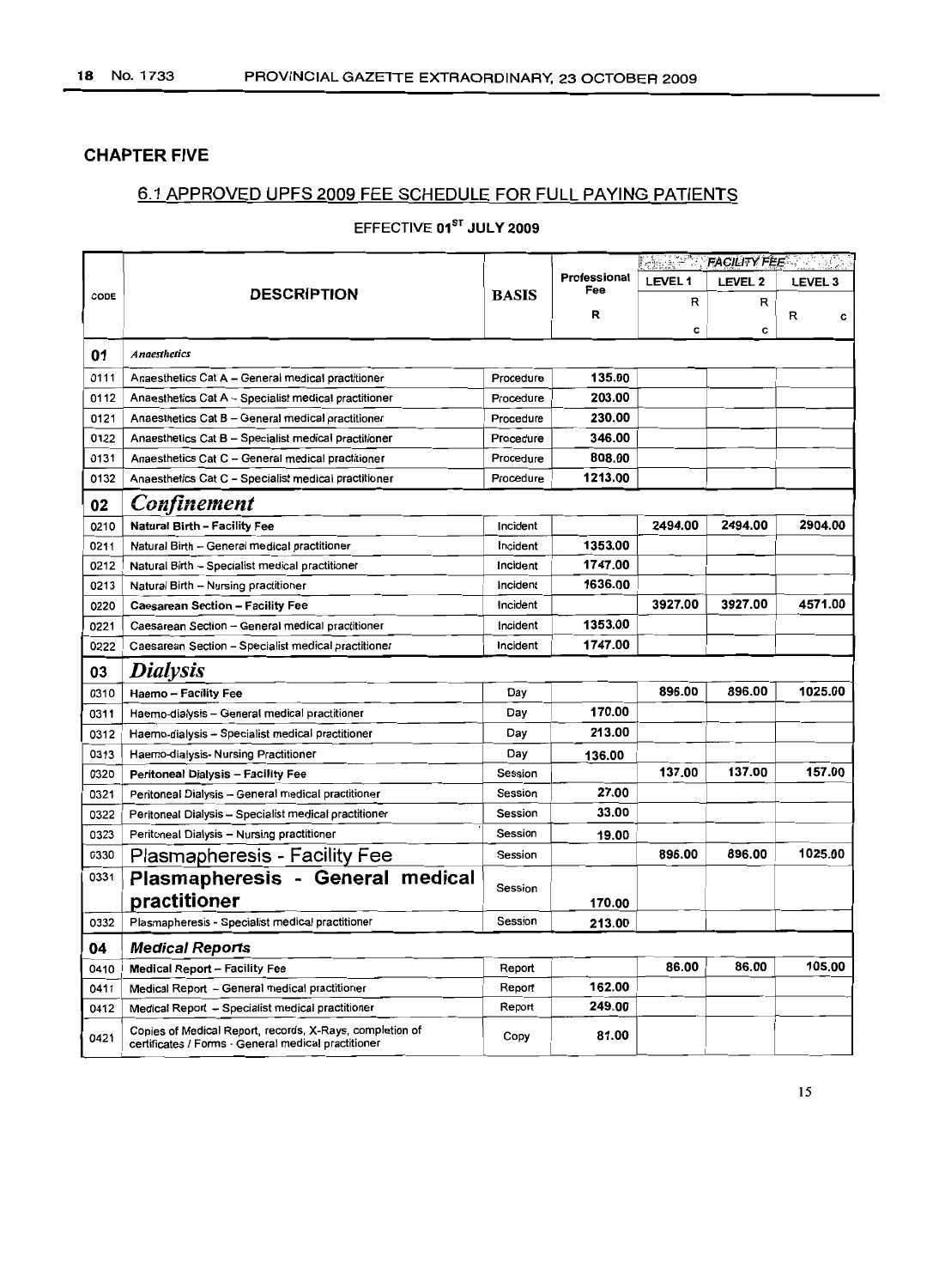| 0422 | Copies of Medical Report, records, X-Rays, completion of<br>certificates / Forms - Specialist medical practitioner | Copy      | 124.00  |         |         |         |
|------|--------------------------------------------------------------------------------------------------------------------|-----------|---------|---------|---------|---------|
| 0425 | Copies of X-rays films, ultrasounds etc.                                                                           | Copy      | 81.00   |         |         |         |
| 05   | <i>Imaging</i>                                                                                                     |           |         |         |         |         |
| 0510 | Radiology, Cat A - Facility Fee                                                                                    | Procedure |         | 45.00   | 45.00   | 51.00   |
| 0511 | Radiology, Cat A - General medical practitioner                                                                    | Procedure | 44.00   |         |         |         |
| 0512 | Radiology, Cat A - Specialist medical practitioner                                                                 | Procedure | 84.00   |         |         |         |
| 0514 | Radiology, Cat A - Allied health practitioner                                                                      | Procedure | 43.00   |         |         |         |
| 0520 | Radiology, Cat B - Facility Fee                                                                                    | Procedure |         | 124.00  | 124.00  | 143.00  |
| 0521 | Radiology, Cat B - General medical practitioner                                                                    | Procedure | 120.00  |         |         |         |
| 0522 | Radiology, Cat B - Specialist medical practitioner                                                                 | Procedure | 234.00  |         |         |         |
| 0524 | Radiology, Cat B - Allied health practitioner                                                                      | Procedure | 117.00  |         |         |         |
| 0530 | Radiology, Cat C - Facility Fee                                                                                    | Procedure |         | 579.00  | 579.00  | 661.00  |
| 0531 | Radiology, Cat C - General medical practitioner                                                                    | Procedure | 371.00  |         |         |         |
| 0532 | Radiology, Cat C - Specialist medical practitioner                                                                 | Procedure | 1141.00 |         |         |         |
| 0540 | Radiology, Cat D - Facility Fee                                                                                    | Procedure |         | 1475.00 | 1475.00 | 1685.00 |
| 0541 | Radiology, Cat D - General medical practitioner                                                                    | Procedure | 1365.00 |         |         |         |
| 0542 | Radiology, Cat D - Specialist medical practitioner                                                                 | Procedure | 2849.00 |         |         |         |
| 06   | Inpatients                                                                                                         |           |         |         |         |         |
| 0610 | Inpatient General ward - Facility Fee                                                                              | Day       |         | 458.00  | 584.00  | 1105.00 |
| 0611 | Inpatient General Ward - General medical practitioner                                                              | Day       | 95.00   |         |         |         |
| 0612 | Inpatient General Ward - Specialist medical practitioner                                                           | Day       | 166.00  |         |         |         |
| 0620 | Inpatient High care - Facility Fee                                                                                 | 12 hours  |         | 711.00  | 889.00  | 1274.00 |
| 0621 | Inpatient High Care - General medical practitioner                                                                 | 12 hours  | 50.00   |         |         |         |
| 0622 | Inpatient High Care - Specialist medical practitioner                                                              | 12 hours  | 94.00   |         |         |         |
| 0630 | Inpatient Intensive care - Facility Fee                                                                            | 12 hours  |         | 2336.00 | 2336.00 | 2793.00 |
| 0631 | Inpatient Intensive Care - General medical practitioner                                                            | 12 hours  | 55.00   |         |         |         |
| 0632 | Inpatient Intensive Care-Specialist medical practitioner                                                           | 12 hours  | 105.00  |         |         |         |
| 0640 |                                                                                                                    | Day       |         | 269.00  | 269.00  | 269.00  |
|      | Inpatient Chronic care - Facility Fee                                                                              |           | 31.00   |         |         |         |
| 0641 | Inpatient Chronic care - General medical practitioner                                                              | Day       |         |         |         |         |
| 0642 | Inpatient Chronic care - Specialist medical practitioner                                                           | Day       | 72.00   |         |         |         |
| 0643 | Inpatient Chronic care - Nursing practitioner                                                                      | Day       | 19.00   |         |         |         |
| 0650 | Day patient – Facility Fee                                                                                         | Day       |         | 382.00  | 482.00  | 706.00  |
| 0651 | Day patient - General medical practitioner                                                                         | Day       | 95.00   |         |         |         |
| 0652 | Day patient - Specialist medical practitioner                                                                      | Day       | 166.00  |         |         |         |
| 0653 | Day patient - Nursing practitioner                                                                                 | Day       | 55.00   |         |         |         |
| 0660 | Inpatient Boarder/Patient companion - Facility Fee                                                                 | Day       |         | 220.00  | 220.00  | 220.00  |
| 0663 | Inpatient Boarder/Patient Companion - Nursing practitioner                                                         | Day       | 19.00   |         |         |         |
| 0670 | Inpatient General ward - Facility<br>Fee                                                                           | 12 hours  |         | 230.00  | 293.00  | 552,00  |
| 0671 | Inpatient General Ward - General medical practitioner                                                              | 12 hours  | 48.00   |         |         |         |
| 0672 | Inpatient General Ward - Specialist medical practitioner                                                           | 12 hours  | 83.00   |         |         |         |
| 0673 | Inpatient General Ward - Nursing practitioner (MOU)                                                                | 12 hours  | 31.00   |         |         |         |
| 0680 | Inpatient Chronic care - Facility Fee                                                                              | 12 hours  |         | 135.00  | 135.00  | 135.00  |
| 0681 | Inpatient Chronic care - General medical practitioner                                                              | 12 hours  | 15.00   |         |         |         |
| 0682 | Inpatient Chronic care - Specialist medical practitioner                                                           | 12 hours  | 35.00   |         |         |         |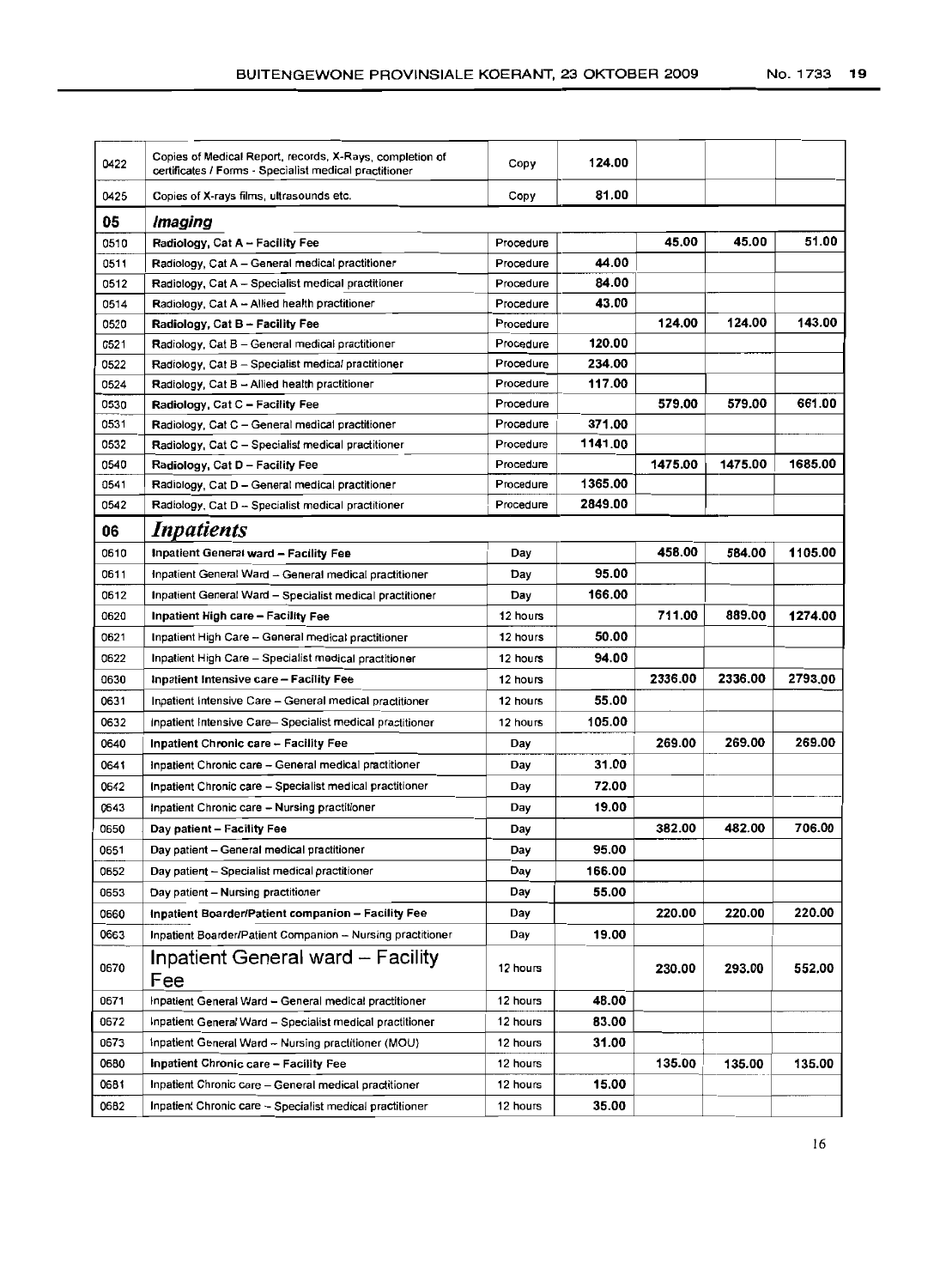| 0683 | Inpatient Chronic care - Nursing practitioner             | 12 hours         | 10.00   |         |         |         |
|------|-----------------------------------------------------------|------------------|---------|---------|---------|---------|
| 07   | <b>Mortuary</b>                                           |                  |         |         |         |         |
| 0710 | Mortuary - Facility Fee                                   | Day              |         | 117.00  | 117.00  | 133.00  |
| 0720 | Cremation Certificate - Facility Fee                      | Certificate      |         | 117.00  | 117.00  | 133.00  |
| 08   | <b>Pharmaceutical</b>                                     |                  |         |         |         |         |
| 0810 | <b>Medication Fee - Facility Fee</b>                      | Prescripti<br>on |         | 21.00   | 21.00   | 24.00   |
| 0815 | Item Fee                                                  | Item             | Varies  |         |         |         |
| 0816 | Pharmaceutical -TTO                                       | Item             | Varies  |         |         |         |
| 0817 | Pharmaceutical - Chronic                                  | Item             | Varies  |         |         |         |
| 0818 | Pharmaceutical - Oncology                                 | Item             | Varies  |         |         |         |
| 0819 | Pharmaceutical - Immune Suppressant Drugs                 | Item             | Varies  |         |         |         |
| 0820 | <b>Pharmaceutical Flat Fee - OPD</b>                      | Item             | Varies  |         |         |         |
| 0825 | Pharmaceutical Flat Fee - IP                              | Item             | Varies  |         |         |         |
| 09   | <b>Oral Health</b>                                        |                  |         |         |         |         |
| 0910 | Oral Care Cat A - Facility Fee                            | Procedure        |         | 18.00   | 18.00   | 20.00   |
| 0911 | Oral Care Cat A - General medical practitioner            | Procedure        | 30.00   |         |         |         |
| 0912 | Oral Care Cat A - Specialist medical practitioner         | Procedure        | 24.00   |         |         |         |
| 0914 | Oral Care Cat A - Allied health practitioner              | Procedure        | 23.00   |         |         |         |
| 0920 | Oral Care Cat B - Facility Fee                            | Procedure        |         | 53.00   | 53.00   | 61.00   |
| 0921 | Oral Care Cat B - General medical practitioner            | Procedure        | 58.00   |         |         |         |
| 0922 | Oral Health Cat B - Specialist medical practitioner       | Procedure        | 93.00   |         |         |         |
| 0924 | Oral Care Cat B - Allied health practitioner              | Procedure        | 48.00   |         |         |         |
| 0930 | Oral Care Cat C - Facility Fee                            | Procedure        |         | 323.00  | 323.00  | 370.00  |
| 0931 | Oral Care Cat C - General medical practitioner            | Procedure        | 358.00  |         |         |         |
| 0932 | Oral Care Cat C - Specialist medical practitioner         | Procedure        | 614.00  |         |         |         |
| 0940 | Oral Care Cat D - Facility Fee                            | Procedure        |         | 1272.00 | 1272.00 | 1455.00 |
| 0941 | Oral Care Cat D - General medical practitioner            | Procedure        | 1097.00 |         |         |         |
| 0942 | Oral Care Cat D - Specialist medical practitioner         | Procedure        | 2252.00 |         |         |         |
| 0950 | Oral Care Cat E - Facility Fee                            | Procedure        |         | 4282.00 | 4282.00 | 4894.00 |
| 0951 | Oral Care Cat E - General medical practitioner            | Procedure        | 3690.00 |         |         |         |
| 0952 | Oral Care Cat E - Specialist medical practitioner         | Procedure        | 7572.00 |         |         |         |
| 10   | <b>Consultations</b>                                      |                  |         |         |         |         |
| 1010 | <b>Outpatient Consultation - Facility Fee</b>             | Visit            |         | 56.00   | 56.00   | 69.00   |
| 1011 | Outpatient Consultation - General medical practitioner    | Visit            | 63.00   |         |         |         |
| 1012 | Outpatient Consultation - Specialist medical practitioner | Visit            | 146.00  |         |         |         |
| 1013 | Outpatient Consultation - Nursing practitioner            | Visit            | 37.00   |         |         |         |
| 1014 | Outpatient Consultation - Allied health practitioner      | Visit            | 39.00   |         |         |         |
| 1020 | <b>Emergency Consultation - Facility Fee</b>              | Visit            |         | 115.00  | 115.00  | 136.00  |
| 1021 | Emergency Consultation - General medical practitioner     | Visit            | 95.00   |         |         |         |
| 1022 | Emergency Consultation - Specialist medical practitioner  | Visit            | 218.00  |         |         |         |
| 1023 | Emergency Consultation - Nursing practitioner             | Visit            | 55.00   |         |         |         |
| 1024 | Emergency Consultation - Allied health practitioner       | Visit            | 56.00   |         |         |         |
| 11   | <b>Minor Theatre Procedures</b>                           |                  |         |         |         |         |
| 1110 | Minor Procedure Cat A – Facility<br>Fee                   | Procedure        |         | 269.00  | 269.00  | 322.00  |
| 1111 | Minor Procedure Cat A - General medical practitioner      | Procedure        | 93.00   |         |         |         |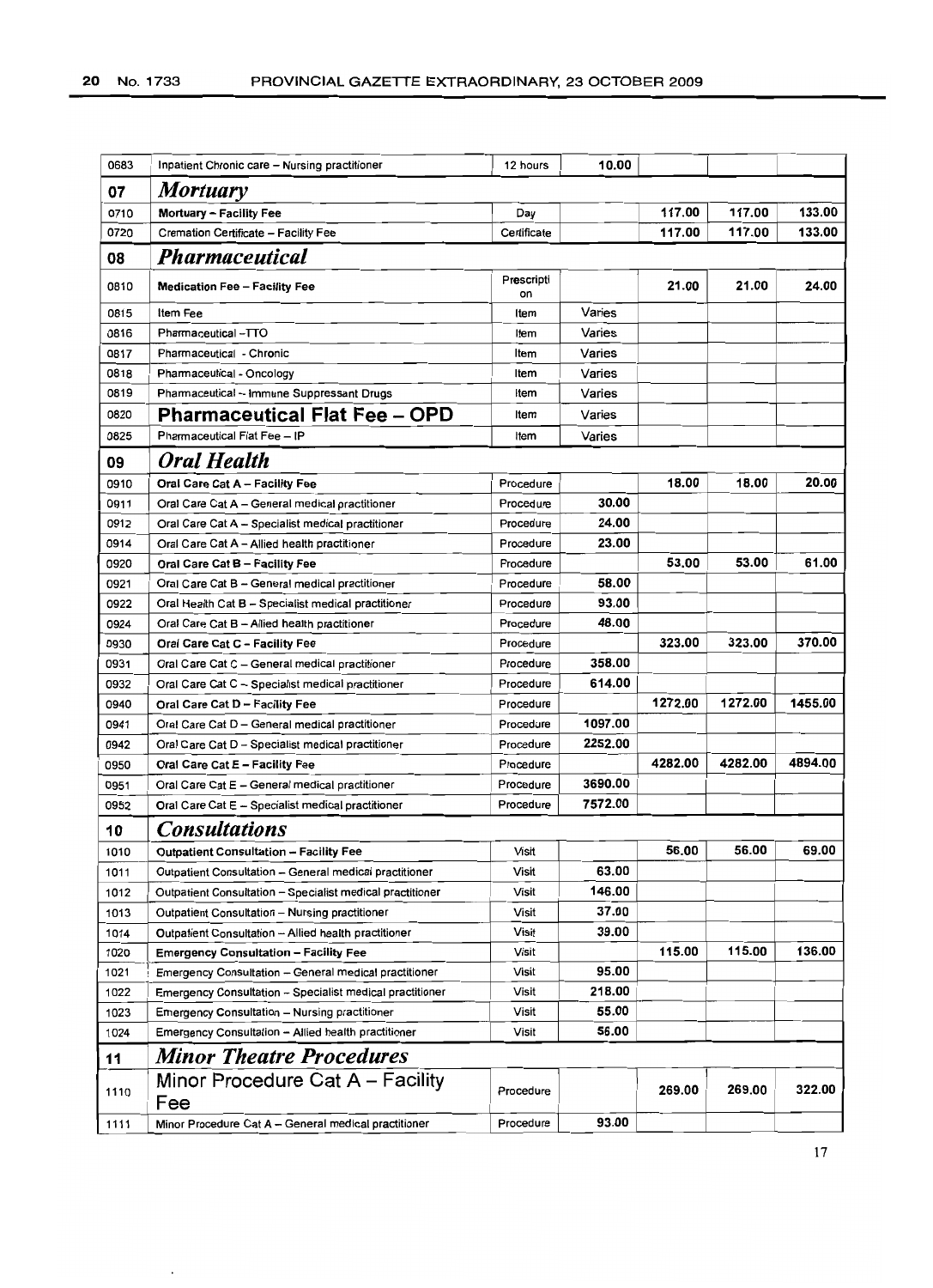| 1112 |                                                                               |           |         |         |         |         |
|------|-------------------------------------------------------------------------------|-----------|---------|---------|---------|---------|
|      | Minor Procedure Cat A - Specialist medical practitioner                       | Procedure | 179.00  |         |         |         |
| 1120 | Minor Procedure Cat B - Facility Fee                                          | Procedure |         | 269.00  | 269.00  | 322.00  |
| 1121 | Minor Procedure Cat B - General medical practitioner                          | Procedure | 137.00  |         |         |         |
| 1122 | Minor Procedure Cat B - Specialist medical practitioner                       | Procedure | 312.00  |         |         |         |
| 1130 | Minor Procedure Cat C - Facility Fee                                          | Procedure |         | 269.00  | 269.00  | 322.00  |
| 1131 | Minor Procedure Cat C - General medical practitioner                          | Procedure | 217.00  |         |         |         |
| 1132 | Minor Procedure Cat C - Specialist medical practitioner                       | Procedure | 487.00  |         |         |         |
| 1140 | Minor Procedure Cat D - Facility Fee                                          | Procedure |         | 269.00  | 269.00  | 322.00  |
| 1141 | Minor Procedure Cat D - General medical practitioner                          | Procedure | 573.00  |         |         |         |
| 1142 | Minor Procedure Cat D - Specialist medical practitioner                       | Procedure | 1291.00 |         |         |         |
| 12   | <b>Major Theatre Procedures</b>                                               |           |         |         |         |         |
| 1210 | Theatre Procedure Cat A - Facility Fee                                        | Procedure |         | 869.00  | 1274.00 | 1470.00 |
| 1211 | Theatre Procedure Cat A - General medical practitioner                        | Procedure | 93.00   |         |         |         |
| 1212 | Theatre Procedure Cat A - Specialist medical practitioner                     | Procedure | 179.00  |         |         |         |
|      |                                                                               |           |         | 1316.00 | 1931.00 | 2224.00 |
| 1220 | Theatre Procedure Cat B - Facility Fee                                        | Procedure |         |         |         |         |
| 1221 | Theatre Procedure Cat B - General medical practitioner                        | Procedure | 137.00  |         |         |         |
| 1222 | Theatre Procedure Cat B - Specialist medical practitioner                     | Procedure | 312.00  |         |         |         |
| 1230 | Theatre Procedure Cat C - Facility Fee                                        | Procedure |         | 2260.00 | 3318.00 | 3829.00 |
| 1231 | Theatre Procedure Cat C - General medical practitioner                        | Procedure | 217.00  |         |         |         |
| 1232 | Theatre Procedure Cat C - Specialist medical practitioner                     | Procedure | 487.00  |         |         |         |
| 1240 | Theatre Procedure Cat D - Facility Fee                                        | Procedure |         | 5798.00 | 8505.00 | 9802.00 |
| 1241 | Theatre Procedure Cat D - General medical practitioner                        | Procedure | 573.00  |         |         |         |
| 1242 | Theatre Procedure Cat D - Specialist medical practitioner                     | Procedure | 1291.00 |         |         |         |
| 13   | <b>Treatments</b>                                                             |           |         |         |         |         |
| 1310 | Supplementary Health Treatment - Facility Fee                                 | Contact   |         | 37.00   | 37.00   | 43.00   |
| 1313 | Supplementary Health Treatment-Nurse practitioner                             | Contact   | 32.00   |         |         |         |
|      |                                                                               |           |         |         |         |         |
| 1314 | Supplementary Health Treatment - Allied health practitioner                   | Contact   | 32.00   |         |         |         |
| 1320 | Supplementary Health Group Treatment - Facility Fee                           | Contact   |         | 28.00   | 28.00   | 31.00   |
| 1324 | Supplementary Health Group Treatment - Allied health<br>practitioner          | Contact   | 23.00   |         |         |         |
| 14   |                                                                               |           |         |         |         |         |
| 1410 | <b>Emergency Medical Services</b><br>Patient transport service - Facility Fee | 100km     |         | 241.00  | 241.00  | 241.00  |
| 1420 | Basic life support - Facility Fee                                             | 50km      |         | 659.00  | 659.00  | 659.00  |
| 1430 | Intermediate life support - Facility Fee                                      | 50km      |         | 890.00  | 890.00  | 890.00  |
| 1440 | Advanced life support- Facility Fee                                           | 50km      |         | 1479.00 | 1479.00 | 1479.00 |
| 1450 | <b>Emergency service standby - Facility Fee</b>                               | Once-Off  |         | 254.00  | 254.00  | 254.00  |
| 1451 | Emergency service standby - General medical practitioner                      | Hour      | 278.00  |         |         |         |
| 1452 | Emergency service standby - Specialist medical practitioner                   | Hour      | 521.00  |         |         |         |
| 1453 | Emergency service standby - Nursing practitioner                              | Hour      | 187.00  |         |         |         |
| 1454 | Emergency service standby - Emergency care practitioner                       | Hour      | N/A     |         |         |         |
| 1455 | Emergency service standby - Basic life support practitioner                   | Hour      | 99.00   |         |         |         |
| 1456 | Emergency service standby - Intermediate life support<br>practitioner         | Hour      | 121.00  |         |         |         |
| 1457 | Emergency service standby - Advanced life support practitioner                | Hour      | 257.00  |         |         |         |
| 1460 | <b>Rescue - Facility Fee</b>                                                  | Hour      |         | 705.00  | 705.00  | 705.00  |
| 1461 | Rescue - General medical practitioner                                         | Hour      | 1057.00 |         |         |         |
| 1462 | Rescue - Specialist medical practitioner                                      | Hour      | 1585.00 |         |         |         |
| 1463 | Rescue -- Nursing practitioner                                                | Hour      | 705.00  |         |         |         |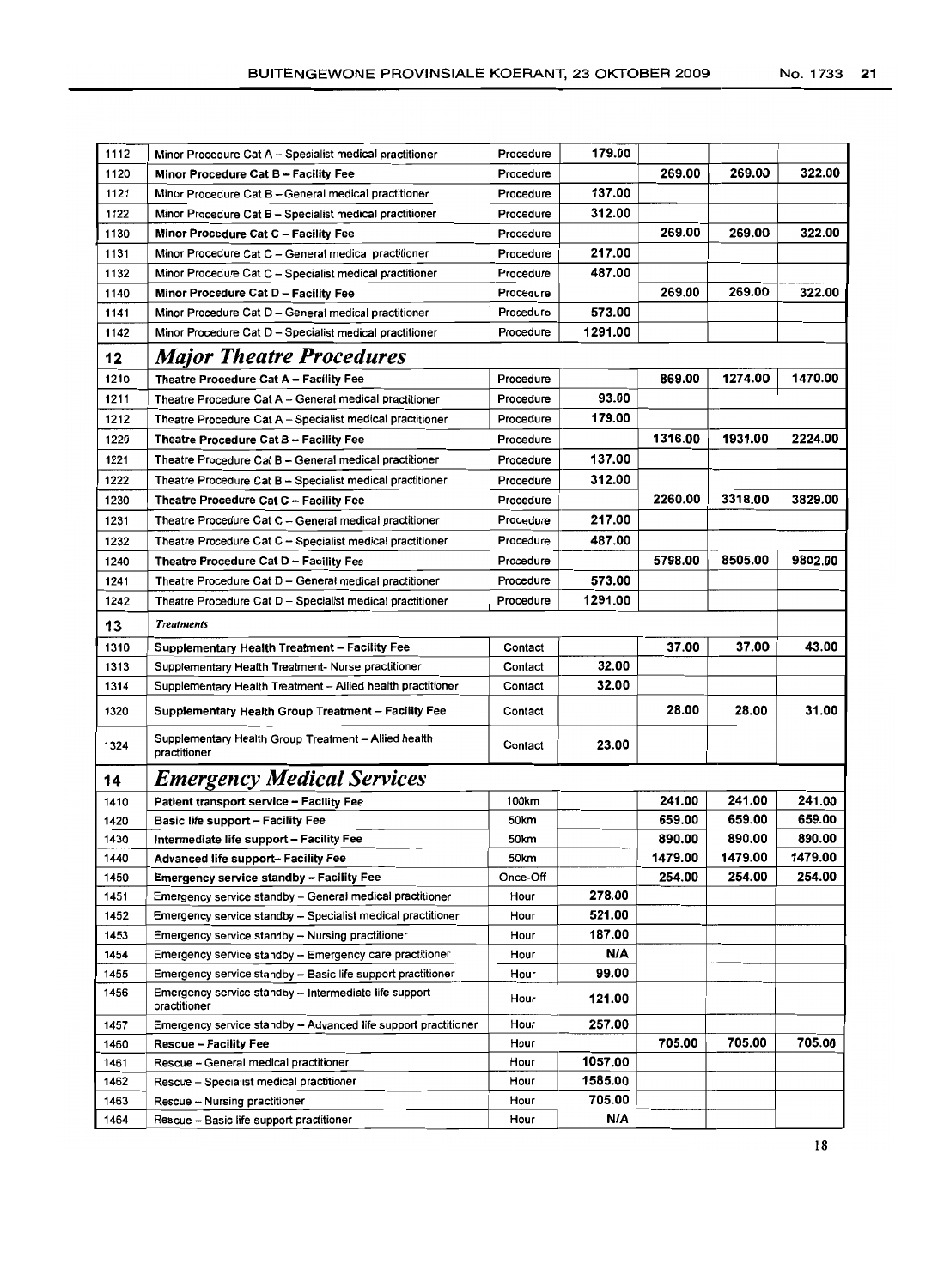| 1465 | Rescue - Basic life support practitioner                    | Hour               | 99.00   |              |              |              |
|------|-------------------------------------------------------------|--------------------|---------|--------------|--------------|--------------|
| 1466 | Rescue - Intermediate life support practitioner             | Hour               | 121.00  |              |              |              |
| 1467 | Rescue - Advanced life support practitioner                 | Hour               | 257.00  |              |              |              |
| 1470 | Emergency transport air services fixed wing                 | Flying<br>Hour     |         | 6484.00      | 6484.00      | 6484.00      |
| 1480 | Emergency transport air services helicopter (Single Engine) | Flying<br>Hour     |         | 7121.00      | 7121.00      | 7121.00      |
| 1490 | <b>Emergency service standby - Facility Fee</b>             | Additional<br>50km |         | 150.00       | 150.00       | 150.00       |
| 15   | <b>Assistive Devices &amp; Prosthesis</b>                   |                    |         |              |              |              |
| 1510 | Assistive Devices & Prosthesis - Item Fee                   | Item               | Varies  |              |              |              |
| 1520 | <b>Prosthetic Devices-Item Fee</b>                          | Item               | Varies  |              |              |              |
| 1530 | Dental Items - Item Fee                                     | Item               | Varies  |              |              |              |
| 16   | <b>Cosmetic Surgery</b>                                     |                    |         |              |              |              |
| 1610 | Cosmetic Surgery Cat A - Facility Fee                       | Procedure          |         | 1830.00      | 1830.00      | 2090.00      |
| 1611 | Cosmetic Surgery Cat A - General medical practitioner       | Procedure          | 1055.00 |              |              |              |
| 1612 | Cosmetic Surgery Cat A - Specialist medical practitioner    | Procedure          | 1581.00 |              |              |              |
| 1620 | <b>Cosmetic Surgery Cat B - Facility Fee</b>                | Procedure          |         | 4115.00      | 4115.00      | 4704.00      |
| 1621 | Cosmetic Surgery Cat B - General medical practitioner       | Procedure          | 1250.00 |              |              |              |
| 1622 | Cosmetic Surgery Cat B - Specialist medical practitioner    | Procedure          | 1875.00 |              |              |              |
| 1630 | Cosmetic Surgery - Cat C - Facility Fee                     | Procedure          |         | 6646.00      | 6646.00      | 7596.00      |
| 1631 | Cosmetic Surgery Cat C - General medical practitioner       | Procedure          | 2113.00 |              |              |              |
| 1632 | Cosmetic Surgery Cat C - Specialist medical practitioner    | Procedure          | 3170.00 |              |              |              |
| 1640 | Cosmetic Surgery Cat D - Facility Fee                       | Procedure          |         | 11226.0<br>0 | 11226.0<br>0 | 12829.0<br>0 |
| 1641 | Cosmetic Surgery Cat D - General medical practitioner       | Procedure          | 2371.00 |              |              |              |
| 1642 | Cosmetic Surgery Cat D - Specialist medical practitioner    | Procedure          | 3489.00 |              |              |              |
| 17   | <b>Laboratory Services</b>                                  |                    |         |              |              |              |
| 1700 | Drawing of Blood                                            | Contact            |         | 22.00        | 22.00        | 22.00        |
| 1710 | <b>Laboratory Test</b>                                      | Varies             |         |              |              |              |
| 18   | Radiation Oncology (Refer to proposed list)                 |                    |         |              |              |              |
| 1800 | Radiation Oncology (NHRPL less VAT)                         | Item               | Varies  |              |              |              |
| 19   | <b>Nuclear Medicines</b>                                    |                    |         |              |              |              |
| 1900 | Itemisation of Isotopes                                     | Item               | Varies  |              |              |              |
| 1910 | <b>Nuclear Medicine Cat A - Facility</b><br>Fee             | Procedure          |         | 437.00       | 437.00       | 437.00       |
| 1912 | Nuclear Medicine Cat A: Specialist medical practitioner     | Procedure          | 218.00  |              |              |              |
| 1920 | <b>Nuclear Medicine Cat B- Facility Fee</b>                 | Procedure          |         | 963.00       | 963.00       | 963.00       |
| 1922 | Nuclear Medicine Cat-B Specialist medical practitioner      | Procedure          | 478.00  |              |              |              |
| 1930 | <b>Nuclear Medicine Cat C- Facility Fee</b>                 | Procedure          |         | 1<br>561.00  | 1 561.00     | 1 561.00     |
| 1932 | Nuclear Medicine Cat C - Specialist medical practitioner    | Procedure          | 781.00  |              |              |              |
| 1940 | <b>Nuclear Medicine Cat D- Facility Fee</b>                 | Procedure          |         | 2<br>175.00  | 2 175.00     | 2<br>175.00  |
| 1942 | Nuclear Medicine Cat-D Specialist medical practitioner      | Procedure          | 1087.00 |              |              |              |
| 1950 | Positron Emission Tomography (PET) Cat E - Facility Fee     | Procedure          |         | 3987.00      | 3987.00      | 3987.00      |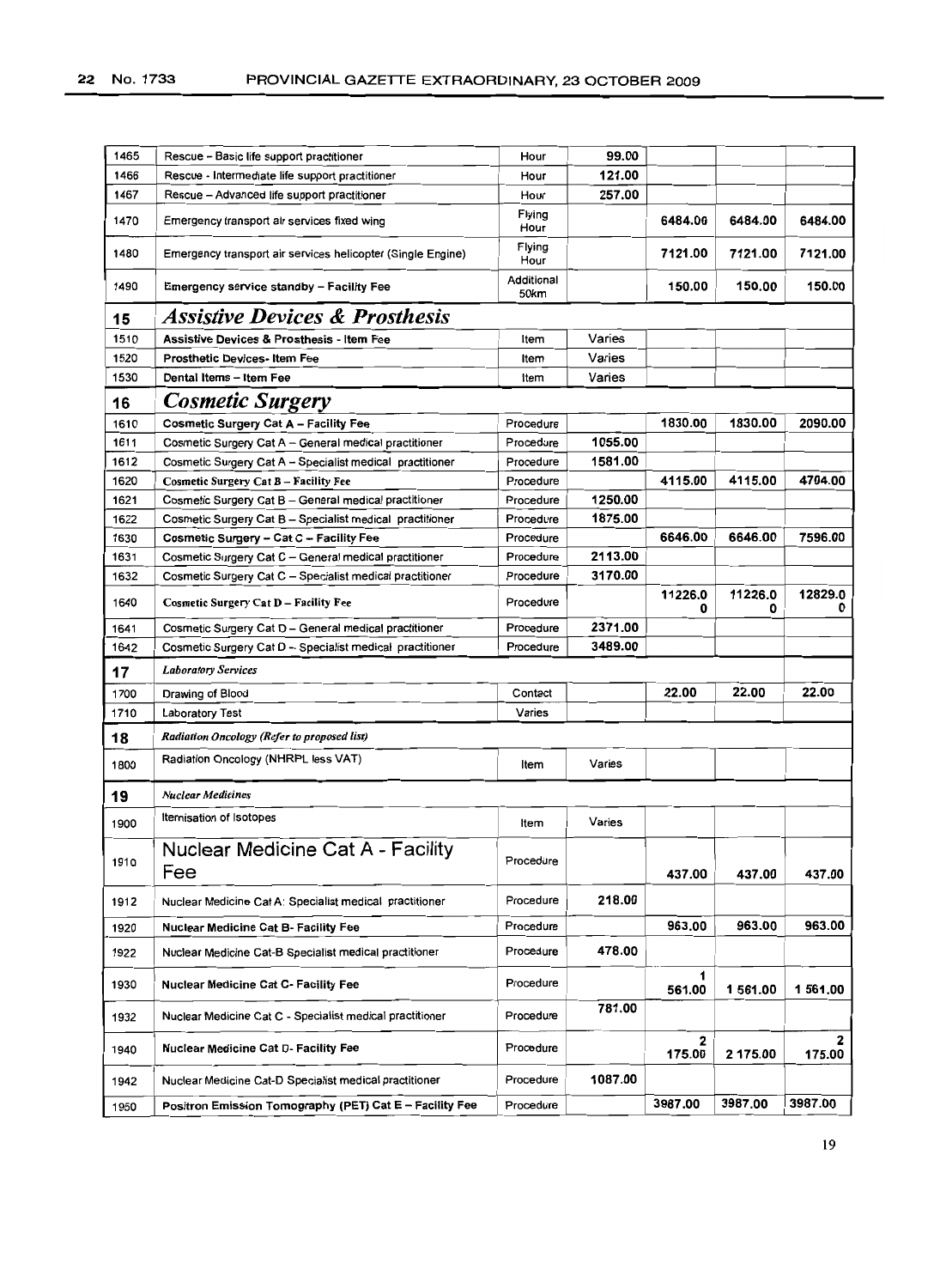| 1952 | Positron Emission Tomography (PET) Cat E - Specialist medical<br>practitioner | Procedure | 1993.00 |        |        |        |
|------|-------------------------------------------------------------------------------|-----------|---------|--------|--------|--------|
| 20   | <b>Ambulatory Procedures</b>                                                  |           |         |        |        |        |
| 2010 | Ambulatory Procedure Cat A - Facility Fee                                     | Procedure |         | 86.00  | 86.00  | 105.00 |
| 2011 | Ambulatory Procedure Cat A - General medical practitioner                     | Procedure | 31.00   |        |        |        |
| 2012 | Ambulatory Procedure Cat A - Specialist medical practitioner                  | Procedure | 62.00   |        |        |        |
| 2013 | Ambulatory Procedure Cat A - Nursing practitioner                             | Procedure | 19.00   |        |        |        |
| 2014 | Ambulatory Procedure Cat A - Allied Health Worker                             | Procedure | 19.00   |        |        |        |
| 2020 | Ambulatory Procedure Cat B - Facility Fee                                     | Procedure |         | 86.00  | 86.00  | 105.00 |
| 2021 | Ambulatory Procedure Cat B - General medical practitioner                     | Procedure | 44.00   |        |        |        |
| 2022 | Ambulatory Procedure Cat B - Specialist medical practitioner                  | Procedure | 69.00   |        |        |        |
| 2023 | Ambulatory Procedure Cat B- Nursing Practitioner                              | Procedure | 24.00   |        |        |        |
| 2024 | Ambulatory Procedure Cat B- Allied Health Worker                              | Procedure | 24.00   |        |        |        |
| 21   | <b>Blood and Blood Products</b>                                               |           |         |        |        |        |
| 2100 | <b>Blood and Blood Products</b>                                               | Varies    |         |        |        |        |
| 22   | <b>Hyperbaric Oxygen Therapy</b>                                              |           |         |        |        |        |
| 2200 | Hyperbaric Oxygen Therapy-- Facility Fee (Flat Fee)                           | Session   |         | 270.00 | 270.00 | 270.00 |
| 2210 | Hyperbaric Oxygen Therapy- Facility Fee                                       | Session   |         | 902.00 | 902.00 | 902.00 |
| 2211 | Hyperbaric Oxygen therapy - General medical practitioner                      | Session   | 381.00  |        |        |        |
| 2212 | Hyperbaric Oxygen therapy - Specialist medical practitioner                   | Session   | 381.00  |        |        |        |
| 2220 | Emergency Hyperbaric Oxygen Therapy - Facility Fee                            | Session   |         | 910.00 | 910.00 | 910.00 |
| 2221 | Emergency Hyperbaric Oxygen Therapy - General medical<br>practitioner         | Session   | 555.00  |        |        |        |
| 2222 | Emergency Hyperbaric Oxygen Therapy - Specialist medical<br>practitioner      | Session   | 555.00  |        |        |        |
| 23   | Consumables (Not included in Facility Fee) Buy-outs                           |           |         |        |        |        |
| 2300 | Consumables not included in the facility fee                                  | Item      | Varies  |        |        |        |
| 24   | <b>Autopsies</b>                                                              |           |         |        |        |        |
| 2410 | <b>Autopsy-Facility Fee</b>                                                   | Per case  |         | 56.00  | 56.00  | 69.00  |
| 2411 | Autopsy- General Practitioner                                                 | Per case  | 63.00   |        |        |        |
| 2412 | Autopsy- Specialist Practitioner                                              | Per case  | 146.00  |        |        |        |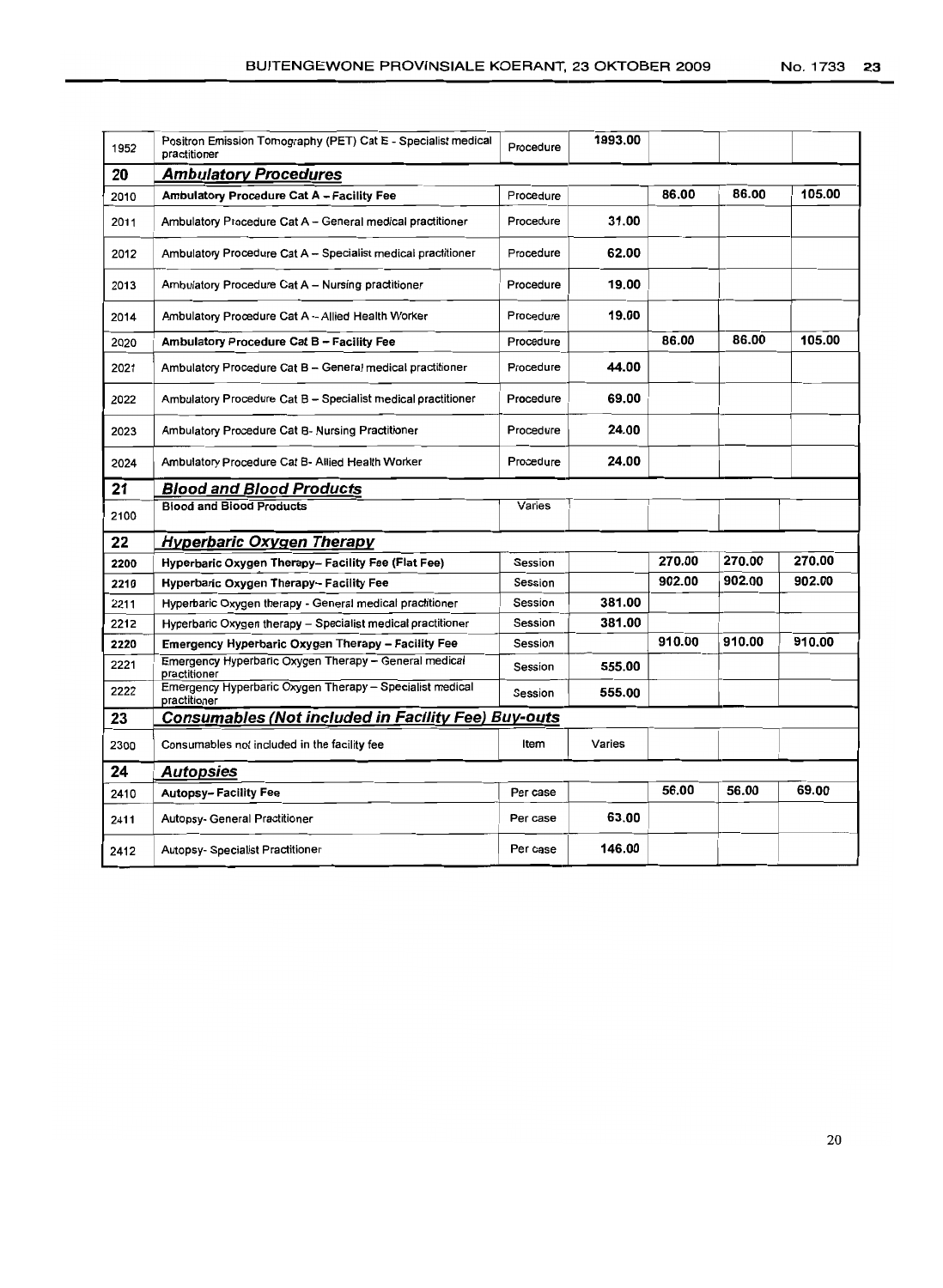### CHAPTER SIX

## FEES - OTHER (Non-Private)

### 7.1 MORTUARY FEES

Persons who die in a departmental health facility, FREE for the first 24 hours, and thereafter charged according to the UPFS tariffs and level of the hospital. The storage of people that die outside the hospital is charged at the UPFS rate on a daily basis. This fee shall be liability to the next of kin or the funeral undertaker to remove the corpse at the hospital. H1 and HO mortuaries are free of charge provided the corpse is removed by the next of kin and not by the undertaker.

## 7.2 ARTIFICIAL AIDS, ASSISTIVE DEVICES, AND ORAL HEALTH PROSTHETICS See the schedule of prosthetic devices.

Where crutches and walking aids are supplied, they should be wooden or aluminum. They should be sold at cost-price. Glucometers if supplied should be sold at cost-price. A supplementary price will be charged for assistive devices such as spectacles, hearing aids, wheelchairs and false teeth.

## 7.3 COSMETIC SURGERY

A patient who presents at a departmental hospital for the purpose of undergoing elective cosmetic surgery must be billed at private rates, in cash, prior to admission. The UPFS fees above apply.

### 7.4 CIRCUMCISION

1. Charging of circumcision for non medical reason should be as follows:

| <b>LEVEL OF HOSPITAL</b> | <b>CATEGORY</b>    | <b>AMOUNT</b>            |
|--------------------------|--------------------|--------------------------|
| Level 1& 2               | <b>HO &amp; H1</b> | R70.00                   |
| Level 3                  | <b>HO &amp; H1</b> | R75.00                   |
| Level 1 & 2              | H <sub>2</sub>     | R230.00                  |
| Level 3                  | H <sub>2</sub>     | R265.00                  |
| All levels               | $H_3$              | <b>Full UPFS tariffs</b> |

 $\triangleright$  Children under the age of six to be treated free except the insured.

 $\triangleright$  Circumcision for medical reason should be treated as per the classification of the patient.

## 7.5 NOTES ON CHARGES FOR HOSPITAL PATIENTS (i.e. NON-PRIVATE)

- (a) OUTPATIENT VISIT: When an outpatient is admitted as an inpatient during an outpatient visit, the basic outpatient tariff falls away. This should be electronically done through PAAB.
- (b) ALLIED HEALTH SERVICES: A comprehensive package is applicable where:-
	- (i) A SERIES of therapeutic or rehabilitation treatment regimes is given;
	- (ii) TRAINING OR COUNSELLING is given to patients with impairments or disabilities in any way; and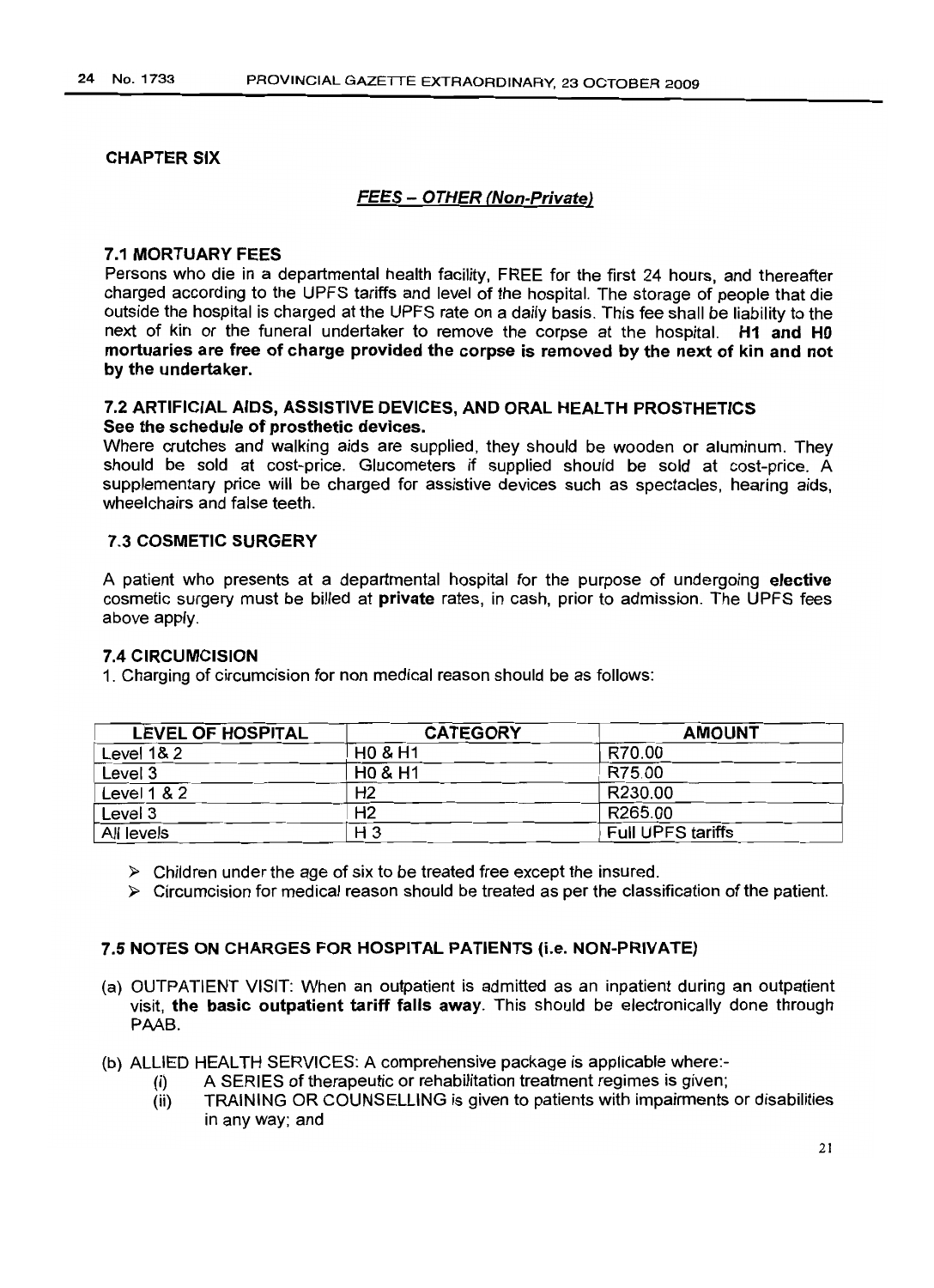(iii) GROUP THERAPY (Le. where one person trains/counsels/rehabilitates two or more individuals) is practiced preceding or following acute stage of individual treatment e.g. coronary thrombosis, diseases of lifestyle such as diabetes and hypertension, psychiatry and pre- and post-natal exercise sessions.

The fee for these comprehensive services is payable per contact, in cases of each private patient - see the UPFS schedule.

(c) LONG TERM PATIENTS: Patients who for medical reasons have to be hospitalised for a continuous period of more than 30 days and who require continuous nursing and medical care are to pay the applicable tariff per 30 days or part thereof.

#### See the schedule of prosthetic devices.

Where crutches are supplied, they should be sold as per the percentages of assistive devices of the cost-price considering the classification of the patient. Glucometers if supplied should be sold at cost-price.

## 7.6 PATIENT TRANSPORT AND AMBULANCE SERVICES FEE:

A patient making use of patient transport or ambulance services (EMS) should pay a tariff according to the patient classification.

The following shall be the tariff for the conveyances in ambulances including air-ambulances or patient transport vehicles operated by the department, for a patient who requires emergency, casualty or inpatient treatment:

| 14   | <b>Emergency Medical Services</b>                                     |                    |         |         |         |         |
|------|-----------------------------------------------------------------------|--------------------|---------|---------|---------|---------|
| 1410 | Patient transport service - Facility Fee                              | 100km              |         | 241.00  | 241.00  | 241.00  |
| 1420 | Basic life support - Facility Fee                                     | 50km               |         | 659.00  | 659.00  | 659.00  |
| 1430 | Intermediate life support - Facility Fee                              | 50km               |         | 890.00  | 890.00  | 890.00  |
| 1440 | Advanced life support- Facility Fee                                   | 50km               |         | 1479.00 | 1479.00 | 1479.00 |
| 1450 | <b>Emergency service standby - Facility Fee</b>                       | Once-Off           |         | 254.00  | 254.00  | 254.00  |
| 1451 | Emergency service standby - General medical<br>practitioner           | Hour               | 278.00  |         |         |         |
| 1452 | Emergency service standby - Specialist medical<br>practitioner        | Hour               | 521.00  |         |         |         |
| 1453 | Emergency service standby - Nursing practitioner                      | Hour               | 187.00  |         |         |         |
| 1454 | Emergency service standby - Emergency care<br>practitioner            | Hour               | N/A     |         |         |         |
| 1455 | Emergency service standby - Basic life support<br>practitioner        | Hour               | 99.00   |         |         |         |
| 1456 | Emergency service standby - Intermediate life support<br>practitioner | Hour               | 121.00  |         |         |         |
| 1457 | Emergency service standby - Advanced life support<br>practitioner     | Hour               | 257.00  |         |         |         |
| 1460 | <b>Rescue - Facility Fee</b>                                          | Hour               |         | 705.00  | 705.00  | 705.00  |
| 1461 | Rescue - General medical practitioner                                 | Hour               | 1057.00 |         |         |         |
| 1462 | Rescue - Specialist medical practitioner                              | Hour               | 1585.00 |         |         |         |
| 1463 | Rescue - Nursing practitioner                                         | Hour               | 705.00  |         |         |         |
| 1464 | Rescue - Basic life support practitioner                              | Hour               | N/A     |         |         |         |
| 1465 | Rescue - Basic life support practitioner                              | Hour               | 99.00   |         |         |         |
| 1466 | Rescue - Intermediate life support practitioner                       | Hour               | 121.00  |         |         |         |
| 1467 | Rescue - Advanced life support practitioner                           | Hour               | 257.00  |         |         |         |
| 1470 | Emergency transport air services fixed wing                           | <b>Flying Hour</b> |         | 6484.00 | 6484.00 | 6484.00 |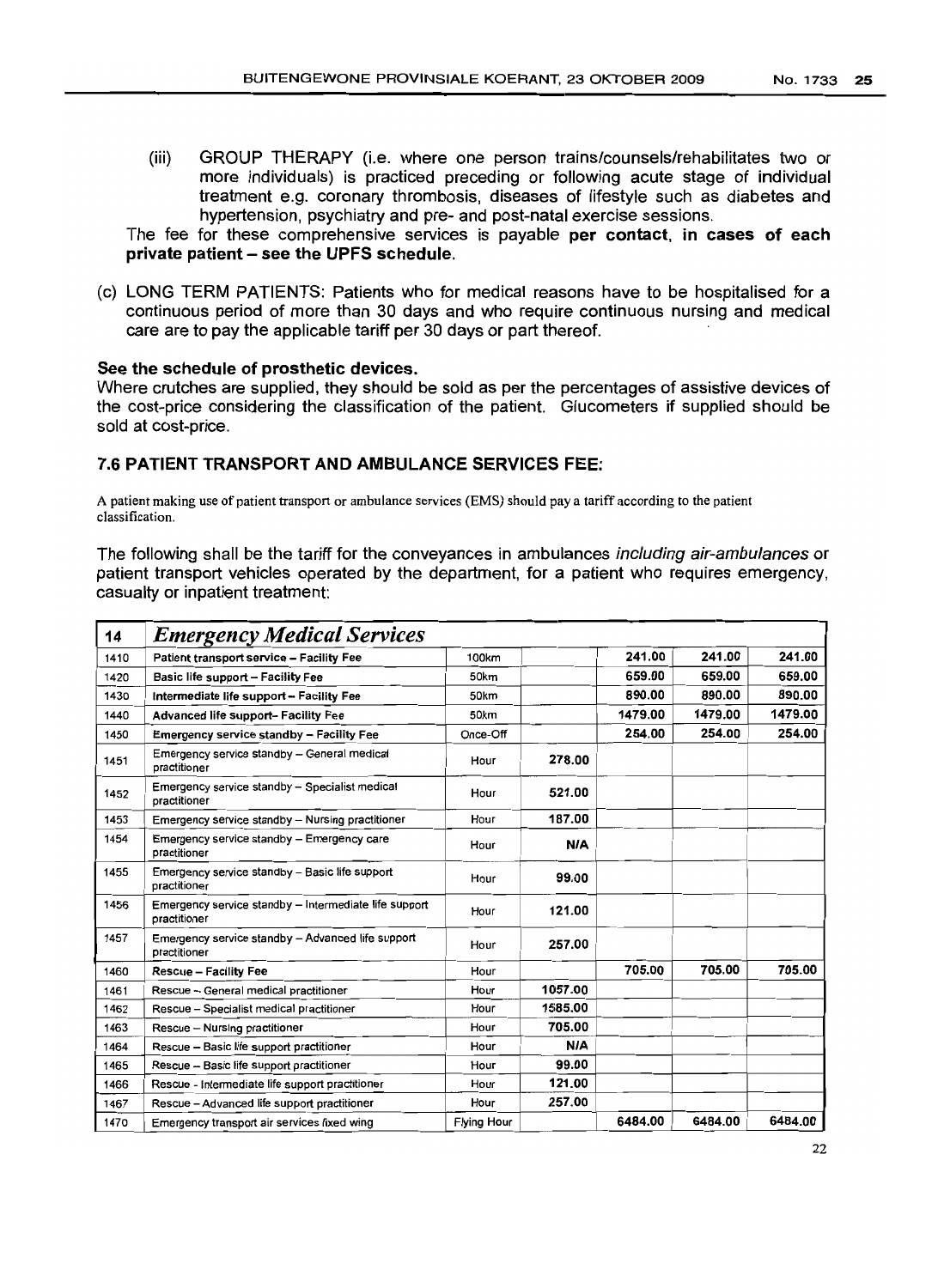| 1480 | Emergency transport air services helicopter (Single<br>Engine) | Flying Hour        | 7121.00 | 7121.00 | 7121.00 |
|------|----------------------------------------------------------------|--------------------|---------|---------|---------|
| 1490 | <b>Emergency service standby - Facility Fee</b>                | Additional<br>50km | 150.00  | 150.00  | 150.00  |

- $\triangleright$  Where an ambulance is requested for deployment on a standby basis, a charge of facility fee once off is levied plus the professional fee charged on an hourly rate. The Head of Department or such other person duly authorized by her/him may authorize the conveyance by air-ambulance of a patient who requires emergency, casualty or inpatient treatment. A charge for such conveyance will be levied.
- $\triangleright$  The Head of the Department or such other person duly authorised by her/him may authorise the use of a private ambulance service, for a patient that requires emergency life saving transport where no departmental transport is available within a reasonable period. The normal departmental rate will be levied to the patient in such circumstances.

## 7.7 REPORTS AND CERTIFICATES:

## 7.7.1 FREE REPORTS AND CERTIFICATES

The following medical reports/certificates should be completed FREE:

(1) medico-legal services in respect of:-

- (i) assault
- (ii) rape
- (iii) driving a motor vehicle while under the influence of alcohol or drugs having a narcotic effect;
- (iv) mentally ill persons for the purposes of observation in terms of the Mental Health Act, 1973;
- (v) certification/confirmation of death;
- (vi) post mortem examinations;
- (vii) court cases

(2) Medical reports for private practitioners in respect of Compensation for Occupational Injuries and Diseases (COIDA) {formerly Workmen's' Compensation Act (WCA)} cases treated by medical personnel in the employ of the Department

(3) Medical reports for review of disability for social support grants.

#### 7.7.2 OTHER REPORTS AND CERTIFICATES

All other reports and certificates may be completed and issued on request and only with the written permission of the patient to any authorised person. Tariff to be charged will be the Facility fee as per the level of the hospital plus the professional fee.

Where copies only are made of reports, a tariff of **professional fee plus the facility fee** is charged.

## 7.8 BOARDER CHARGES

An application for a boarder to be admitted must be written by the doctor who treated the patient and approved by the Superintendent.

(i) Boarders, boarder baby: PRIVATE

As per the UPFS tariffs. + plus nursing fee (if utilised) to pay the H1, H2 or H3 tariffs applicable to the patient.

(ii) Boarders: HOSPITAL PATIENTS

## 7.9 CREMATION CERTIFICATE

UPFS tariffs to be charged for the completion of a cremation certificate according to the level of the hospital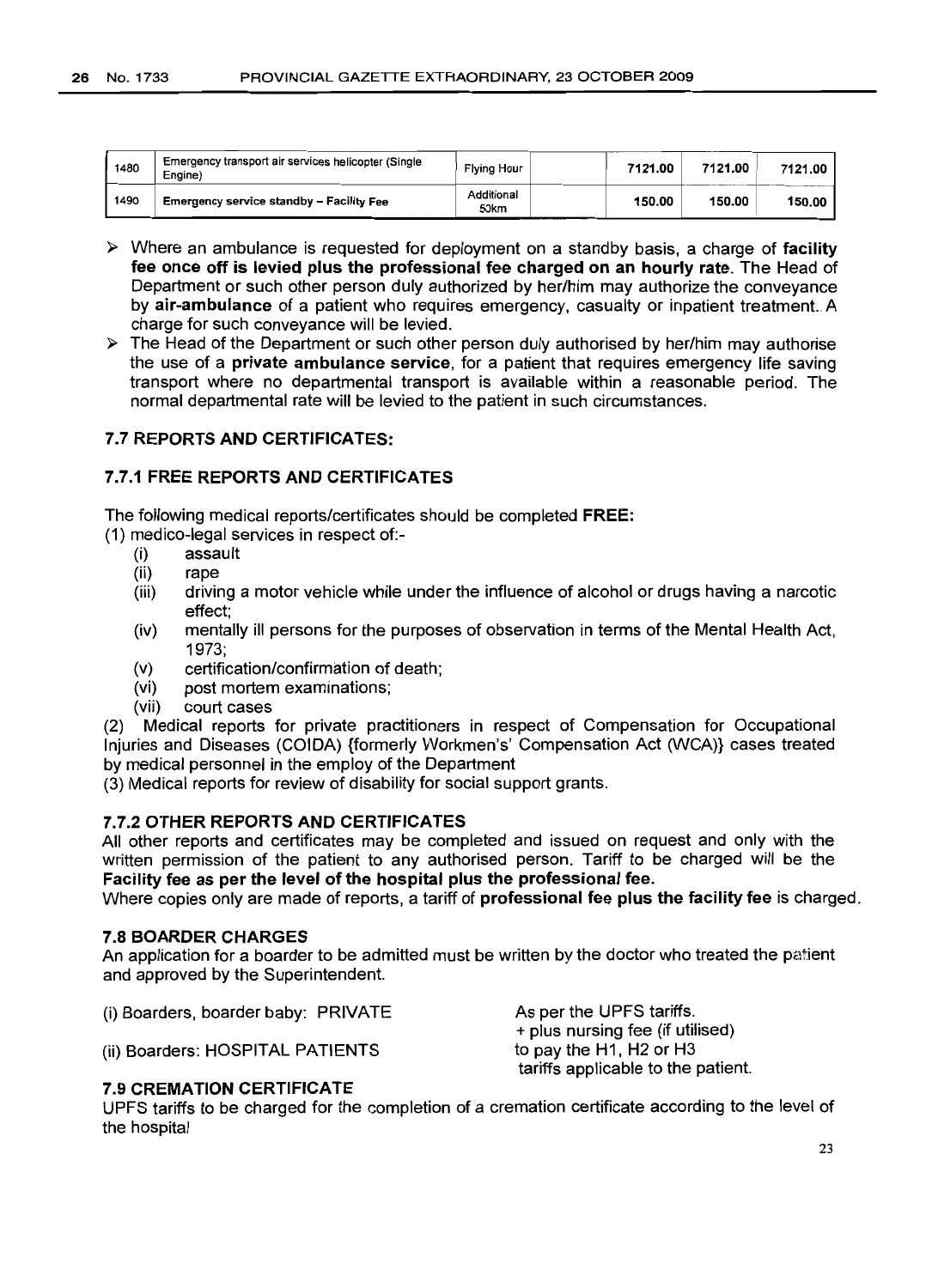#### CHAPTER SEVEN

#### PROCEDURES

### 8.1 DIAGNOSTIC SERVICES RENDERED IN TERMS OF THE COMPENSATION FOR OCCUPATIONAL DISEASES IN MINING AND WORKS AMENDMENT ACT 208 OF1993.

8.1.1 Where the director of the Medical Bureau for Occupational Disease (MBOD) refers ex mineworkers or other clients for X Ray and / or other examinations, an account is sent from the institutions for the prescribed diagnostic service to the Director, MBOD, at BOX 995 PRETORIA 0001.

## 8.2 LONG TERM PATIENTS

- 8.2.1 Long term hospital patients, including social pensioners, who are still accommodated in curative or psychiatric hospitals after a maximum of 90 days, become the responsibility of the relevant department which administers the person's pension benefits or is legally responsible for the person, and those departments should be charged the maximum daily fees applicable to a general ward in a regional hospital.
- 8.2.2 The Department of Population and Development will be responsible for those in need of care who do not require continual medical attention and trained nursing. Such patients should therefore be discharged.
- 8.2.3 When long-term hospital patients are brought to the attention of the medical superintendent, s/he should investigate the person's circumstances to determine whether the person satisfies the requirements that the Department of Social Services, Population and Development should meet the person's financial obligation to the Department for her/his further accommodation.
- 8.2.4 A committee comprising the medical superintendent, the hospital matron, the hospital manager / chief executive officer and a medical social worker and/or social worker from the Department of Social Services, Population and Development should conduct the investigation. The absence of the social worker shall not influence the decision of the committee.
- 8.2.5 Should the committee decide that the person no longer requires continual medical attention and trained nursing care; the hospital should treat the person concerned in terms of the above recommendations.

## 8.2.6 LONG-TERM PATIENTS LEAVE OF ABSENCE

The patient or her/his guardian must apply for leave. The application (Annexure D) must be supported by the attending medical practitioner. The patient must indemnify the department and the Hospital in respect of any claims that may arise due to complications during her/his absence. The patient remains liable for hospital fees during her/his absence.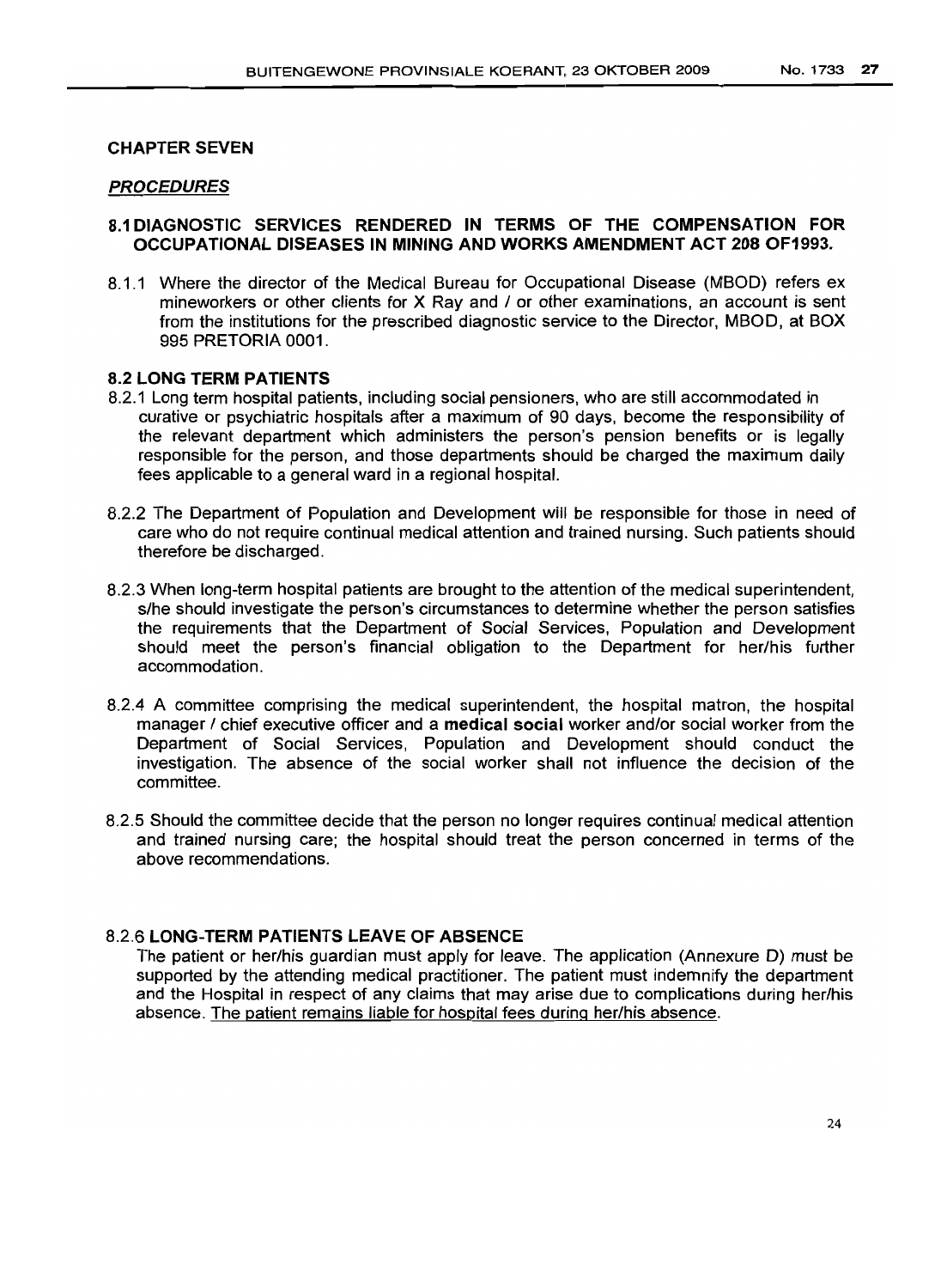## 8.3. INJURY ON DUTY - COMPENSATION FOR OCCUPATIONAL INJURIES AND DISEASES ACT 1993

- 8.3.1 Whereas employees can be encourage to be treated at a public hospital, they may not be restricted to these public hospitals according to the COlD Act, the exempted employer must pay all reasonable medical expenses consistent with the tariffs prescribed by the Compensation Commissioner. The employer may not demand or receive any contribution from an employee in the form of payment for medical costs in terms of section 77 of the COlD Act. If the services are not available in the public hospital, the patient can be referred to a Private Hospital, in which case, the account will be paid by the public hospital.
- 8.3.2 The employer or delegate should fill in the relevant forms and send an account to the Commissioner for Occupational Injuries and Diseases as soon as possible (not less than 48 hours). The Department of Public Service and Administration (DPSA) guidelines prescribe that all medical expenses must be paid by the exempted employers who must budget for such costs.
- 8.3.3 Provincial Administrations are registered as exempted employers in terms of section 84 of the COlD Act and are as such liable for the payment of compensation including reasonable medical expenses for their employees.

## 8.4 FUNCTIONAL EVALUATION - OCCUPATIONAL THERAPY

8.4.1 Where patients are referred to hospitals which render this specialized service in order to evaluate the patient's functional ability in relation to employment and development private outpatient tariff should be levied for every visit to the occupational therapy section. An estimate of the number of visits required is made beforehand and the firm of attorneys/institution concerned should then pay IN ADVANCE for the number of visits multiplied by the prescribed outpatient tariff, plus the tariff for medical report for the completion of the evaluation report. In cases where actual visits are less or more than the estimated visits, adjustments should be made.

### 8.5 PATIENTS WHO ARE HOSPITALISED IN DIFFERENT WARDS ON THE SAME DAY

8.5.1 The daily tariff is calculated in accordance with the tariff for the relevant ward where the patient is at midnight.

#### 8.6 FOREIGN PATIENTS

- 8.6.1 The following procedures and regulations concern the treatment of foreign patients:-
	- (a) Private hospital tariffs should be charged in cases where emergency medical services are needed.
	- (b) Visitors who visit the Republic exclusively for medical treatment, as well as tourists who require elective procedures should furnish a cash full amount for the full cover of the costs for health services at the prescribed maximum rates. This rule applies in cases where prior arrangements have been made for such a service and the patient's passport has been endorsed accordingly.
	- (c) An immigrant who lives in the country permanently, but has not yet acquired South African citizenship, foreigners with temporary work permits, as well as persons from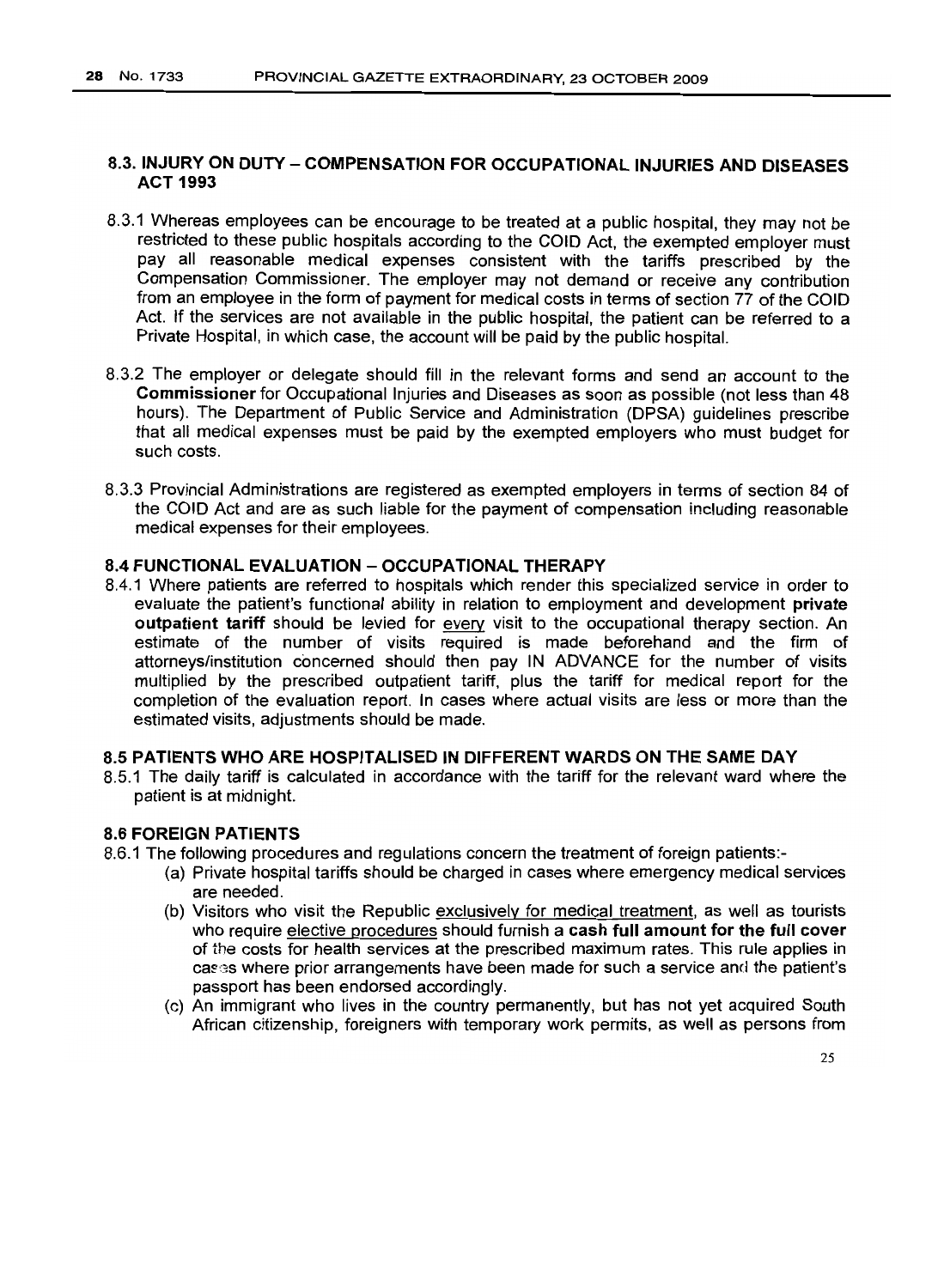neighboring states (e.g. Mozambique, Zambia, etc.) who enter RSA legally, are treated as South African citizens in terms of the appropriate tariffs and procedures.

- (d) Refugees and illegal immigrants pay the same tariff as private patients.
- (e) The existing agreements between the health authorities of South Africa and various other countries remain unchanged.

## 8.7 SCHOOL CHILDREN

- 8.7.1 School children who can be classified as HO, H1, H2, or H3 patients and who are referred with a letter of authority from the school nursing services or oral health services are treated FREE for all treatment arising from such letter of authority.
- 8.7.2 School children who are **private** patients may be treated at a Departmental hospital / dental clinic and pay the private patient tariff accordingly.
- 8.7.3 The school nurse or oral health services official should write a letter of referral to the parent(s) advising that the child needs treatment. On production of that letter at a Departmental hospital, the treatment of the HO, H1, H2 or H3 school-child-patient would be free.

## 8.8 PATIENTS WITH MENTAL DISORDERS

8.8.1 Patients with mental disorders who undergo a hysterectomy as a sterilisation procedure, should be treated FREE.

## 8.9 ISSUING OF ACCOUNTS

- 8.9.1 Hospital manager and/or management has more powers in deciding whether or not an account should be set up, and must consider the following actions:-
- (a) Use of the delegation for free treatment or treatment at a reduced rate, where payments cannot be obtained on admission or attendance.
- (b) This delegation may only be exercised where insufficient information exists regarding the debtor details or where financial and family circumstances are such that there is sufficient reason to believe that no payment will be received upon setting up an account.
- 8.9.2 Hospital Management should consider the following steps in the collection of revenue:-
- (a) Obtain cash payments as far as possible from patients not on medical aid.
- (b) Obtain deposits of at least the prescribed outpatients and one day's inpatient fees, from patients who cannot supply a satisfactory guarantee.
- (c) Place hospital patients on a lower group, on merit, where insufficient cash is on hand at attendance/admission.
- (d) Allow H1 and H2 hospital patients free treatment on merit where no cash is available, and debtors are suspect.
- (e) Set up ordinary accounts for all patients who:-
	- (i) are on an acceptable medical aid scheme; or
	- (ii) have provided an acceptable guarantee for the payment of the account; or
	- (iii) are private patients; or
	- (iv) are hospital patients who did not pay cash and could not satisfy hospital manager and/or management that relief should be granted in terms of the recommended delegations.
- (f) Arrange a strategy for salary deductions, where possible.